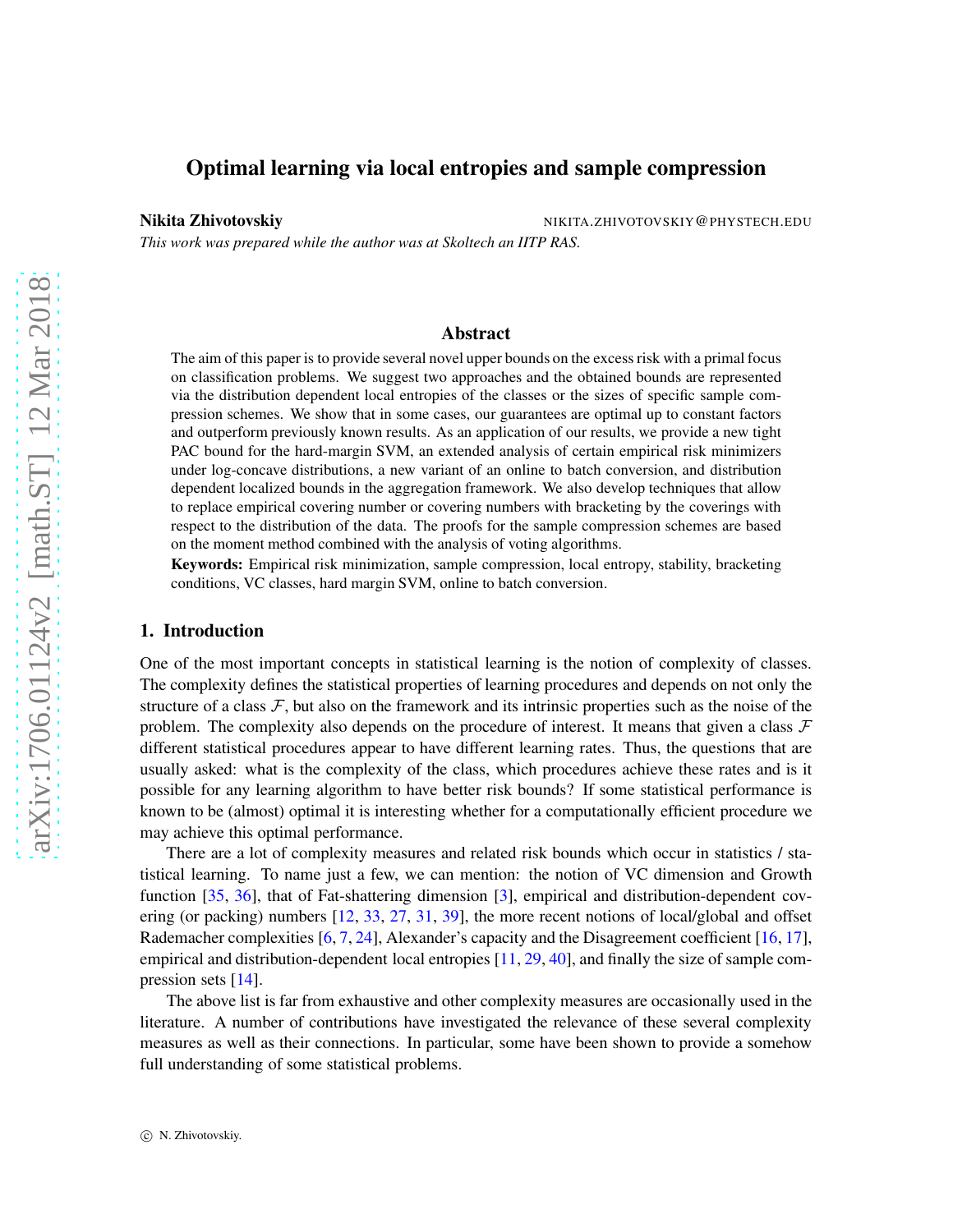This paper discusses *two* complexity measures (the interest of which will be argued) together with the learning algorithms and some associated generalization bounds. The first one is a *distribution dependent local entropy* that is a complexity measure which controls the number of functions that are needed to cover an  $L_r(P)$  ball of radius 2ε intersected with G by  $L_r(P)$  balls of radius  $\varepsilon$ , where  $G$  is a so-called *loss class* associated with  $F$ . The second complexity measure is a *size of a sample compression set*, which is the minimal size of a subsample of a given sample, such that the so-called *reconstruction function*, given only this subsample is able to recover the remaining sample. A standard example is that of the optimal hyperplane (hard margin SVM) classifier [\[36\]](#page-23-1), where the role of the compressed sample is played by the so-called support vectors [\[36](#page-23-1)]. However, it will be clear from our discussions why we also require a special property, namely *stability* for compression algorithms.

These two simple complexity measures, proposed above are of very different nature. The first one is connected to the classic condition of learning, namely, the uniform convergence of frequencies to their means [\[35](#page-23-0)]. The learning algorithm corresponding to the second complexity measure will be based on two other conditions which are directly connected with sufficient conditions for learning, namely stability [\[9\]](#page-22-8) and sample compression [\[14](#page-22-7)]. Our model will be a standard i.i.d. model under general  $(\beta, B)$ -Bernstein class conditions. However, in the case of sample compression, we will be in the specific case, the so-called realizable classification. For this case, we have in particular a binary loss and  $(1, 1)$ -Bernstein class condition. We will motivate our choice of the local entropy in a question/answer format. The motivation about the sample compression will be presented in Section [6.](#page-16-0)

## Main contributions of the paper

- A new technique for obtaining upper bounds in statistical learning under margin conditions.
- We weaken the conditions for several classic results (see section [5\)](#page-11-0). In some cases, we obtain the optimal (up to constant factors) learning rates using newly introduced distribution dependent complexity measures.
- We obtain new high probability upper bounds for sample compression schemes. Based on them we construct an almost optimal learning algorithm for the class of half-spaces with polynomial computation complexity.

## 2. Notation

We define the *space of predictors* X and the *space* of *response variables*  $\mathcal{Y} \subseteq \mathbb{R}$ . Let  $(X, Y)$  be a random variable with the unknown distribution P taking its values in  $\mathcal{X} \times \mathcal{Y}$ . Marginal distribution of X will be denoted by  $P_X$ . We also assume that we are given a set of functions F; these are measurable functions mapping X to  $\mathcal Y$ . Symbol  $\wedge$  denotes minimum of two real numbers,  $\vee$  denotes maximum of two real numbers and  $\mathbb{1}[A]$  denotes an indicator of the event A. We will also consider abstract real-valued functional classes, which will usually be denoted by  $G$ . By  $log(x)$  we mean truncated logarithm:  $\ln(\max(x, e))$ . The notation  $f(n) \leq g(n)$  or  $g(n) \geq f(n)$  will mean that for some universal constant  $c > 0$  it holds that  $f(n) \leq cg(n)$  for all  $n \in \mathbb{N}$ . Similarly, we introduce  $f(n) \simeq g(n)$  to be equivalent to  $g(n) \lesssim f(n) \lesssim g(n)$ .

A *learner* observes  $((X_1, Y_1), \ldots, (X_n, Y_n))$ , an i.i.d. training sample from an unknown distribution  $P$ . By  $P_n$  we denote expectation with respect to the empirical measure (empirical mean)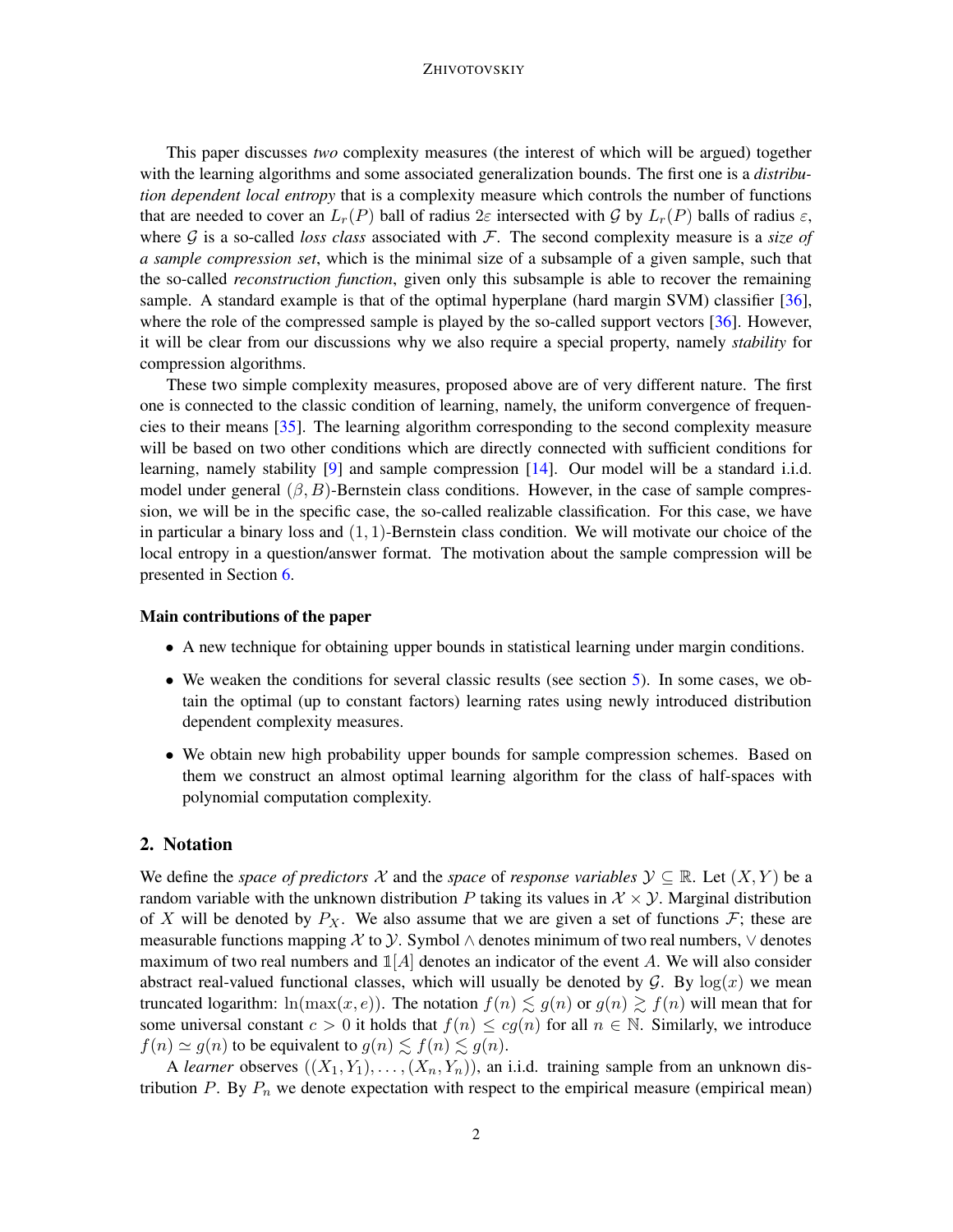induced by these samples. Symbols  $P$  and  $E$  denote expectations with respect to the true measure. We introduce the loss function  $\ell : \mathbb{R}^2 \to \mathbb{R}_+$  that will measure our losses by predicting  $\hat{Y}$  instead of Y. We further assume that for all  $y \in \mathbb{R}$  it holds that  $\ell(y, y) = 0$ . The risk of f is its expected loss, denoted  $R(f) = \mathbb{E}\ell(f(X), Y)$ . The function  $f^* \in \mathcal{F}$  will be the minimizer of R(f). *Empirical risk minimization* (ERM) refers to any learning algorithm with the following property: given a training sample, it outputs a classifier f that minimizes  $R_n(f) = P_n \ell(f(X), Y)$ among all  $f \in \mathcal{F}$ . Depending on context we will usually refer to  $\hat{f}$  as an empirical risk minimizer and use the same abbreviation. For a class  $G \subseteq L_p(P)$  and  $f, g \in G$  we denote  $||f - g||_{L_p(P)} =$ 

$$
\left(\int_{\mathcal{Z}} |f(z) - g(z)|^p dP(z)\right)^{\frac{1}{p}} \text{ for } p > 0. \text{ In particular, if } p = 1 \text{, then } ||f - g||_{L_1(P)} = \mathbb{E}|f - g|,
$$
  

$$
||f - g||_{L_1(P_n)} = \frac{1}{n} \sum_{i=1}^n |f(Z_i) - g(Z_i)| \text{ and if } p = \infty \text{ we have the standard } || ||_{L_\infty} = || ||_{\infty} \text{ norm.}
$$

 $i=1$ In the special case when  $\mathcal{Y} = \{1, -1\}$  we will consider the binary loss, that is  $\ell(Y, \hat{Y}) =$  $\mathbb{1}[Y \neq \hat{Y}]$ . In this case we say that a set  $\{x_1, \ldots, x_k\} \in \mathcal{X}^k$  is shattered by  $\mathcal{F}$  if there are  $2^k$ distinct classifications of  $\{x_1, \ldots, x_k\}$  realized by classifiers in F. The *VC dimension* of F is the largest integer d such that there exists a set  $\{x_1, \ldots, x_d\}$  shattered by  $\mathcal{F}$  [\[35](#page-23-0)]. By the *realizable case classification* we will mean the learning model with the binary loss such that for some  $f^* \in \mathcal{F}$  it holds  $Y = f^*(X)$ .

#### 3. Relative deviations and ERM over the net

The aim of this section is to present several simple upper bounds on the performance of learning procedures under  $L_2(P)/L_1(P)$  entropy conditions. As discussed before, the important part of our analysis is that our technique avoids the symmetrization step. At first we provide several notations. Consider the *excess loss class*  $\mathcal{L}y = \{(x, y) \to \ell(f(x), y) - \ell(f^*(x), y) \text{ for } f \in \mathcal{F}\}\)$ , and the *loss class*  $\mathcal{G}_{\mathcal{Y}} = \{(x, y) \to \ell(f(x), y) \text{ for } f \in \mathcal{F}\}.$ 

Definition 1 (Bernstein condition [\[7](#page-22-3), [21\]](#page-23-7)) *Class* G *satisfies the* (β, B)*-Bernstein condition if for all*  $g \in \mathcal{G}$ 

$$
Pg^2 \le B(Pg)^{\beta}
$$

*for some*  $\beta \in [0, 1]$  *and*  $B > 1$ *.* 

This condition naturally generalizes other well known conditions and appears naturally in certain misspecified models under the convexity of  $\mathcal{F}$  [\[7](#page-22-3), [21\]](#page-23-7). Moreover under appropriate assumptions it holds in the misspecified case even without the convexity assumption (see Mendelson [\[28\]](#page-23-8)). We will also work with the related and more restrictive (in case when  $||g||_{\infty} \leq 1$ ) condition

**Definition 2** ( $L_1$ -Bernstein condition) Class G satisfies the  $L_1$ -Bernstein condition with parame*ters*  $\beta$ , *B if for all*  $g \in \mathcal{G}$ 

<span id="page-2-0"></span>
$$
P|g| \le B(Pg)^{\beta}
$$

*for some*  $\beta \in [0, 1]$  *and*  $B > 1$ *.* 

The last condition appears naturally in some situations. It is, for example, equivalent to the Bernstein condition for the excess loss class in the binary classification and as we show later also includes the well-known Massart's and Tsybakov noise conditions [\[27](#page-23-3), [33](#page-23-2)]. Moreover, it is trivally valid for the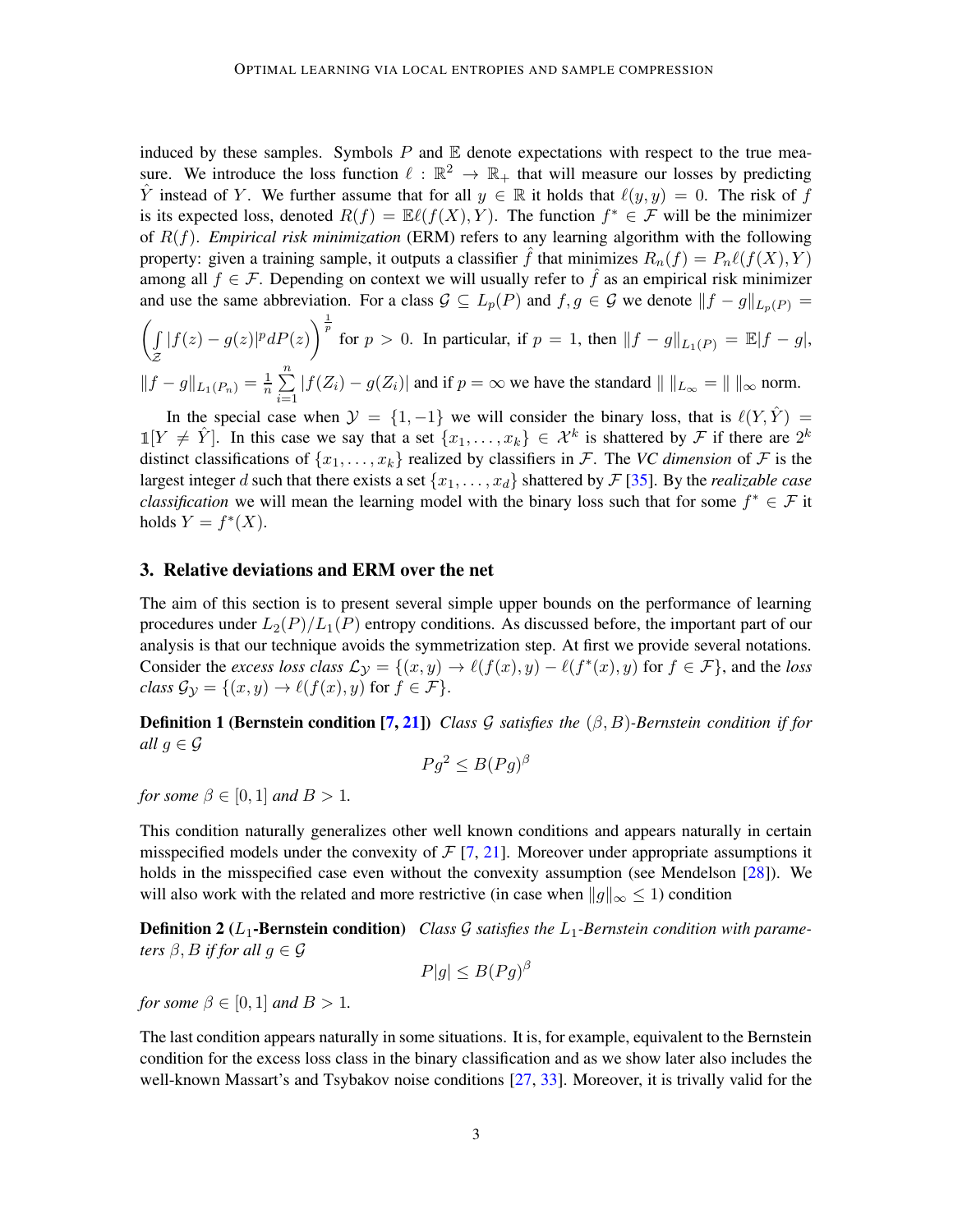loss classes of nonnegative functions with  $\beta = B = 1$ . One may always relate both conditions in the opposite way by using  $P|g| \leq (Pg^2)^{\frac{1}{2}} \leq B^{\frac{1}{2}}(Pg)^{\frac{\beta}{2}}$ .

Given a class  $\mathcal{G} \subset L_r(P)$  for  $r \geq 1$  we define the covering number  $\mathcal{N}(\mathcal{G}, \varepsilon)$  of  $\mathcal{G}$  as the minimal number of functions  $g_1, \ldots, g_N \in \mathcal{G}$  (we will consider only proper coverings) such that for all  $g \in \mathcal{G}$ there exists  $j \in \{1, ..., N\}$  such that  $||g - g_j||_{L_r(P)} \le \varepsilon$ . Let  $\mathcal{B}_{L_r}(g, \varepsilon)$  be a ball in  $L_r(P)$  of radius  $\varepsilon$  with the center g. Finally, for  $\beta \in [0, 1]$  and  $B > 1$  we introduce

$$
\mathcal{D}_{L_r}^{\text{loc}}(\mathcal{G}, \varepsilon, \beta, B) = \sup_{\gamma \ge \varepsilon} \sup_{g \in \mathcal{G}} \log \left( \mathcal{N}(\mathcal{G} \cap \mathcal{B}_{L_r}(g, 2B\gamma^{\beta}), \gamma) \right), \tag{1}
$$

which will be referred to as a *local entropy*. When the class of interest is clear, we will avoid writing it as an argument. Another quantity of interest will be the local entropy with bracketing. We need several extra definitions. Let  $f_1, f_2 \in L_r(P)$  and  $f_1 \leq f_2$  with probability one. If  $||f_1 - f_2||_{L_r(P)} \leq \varepsilon$ , then  $\varepsilon$ -*bracket* consist of all functions, such that  $f \in L_r(P)$  and  $f_1 \leq f \leq f_2$ . Given a class  $G \subset L_r(P)$  we define a bracketing entropy  $\mathcal{N}_{[1]}(G,\varepsilon)$  as a minimal number of  $\varepsilon$ brackets  $B_1, \ldots, B_N$ , such that  $\mathcal{G} \subseteq \cup_{i=1}^N B_i$ . In the same manner we define the *local entropy with bracketing*:

$$
\mathcal{D}^{\text{loc}}_{[~],L_r}(\mathcal{G},\varepsilon,\beta,B) = \sup_{\gamma \geq \varepsilon} \sup_{g \in \mathcal{G}} \log \left( \mathcal{N}_{[~]}(\mathcal{G} \cap \mathcal{B}_{L_r}(g, 2B\gamma^{\beta}), \gamma) \right),\tag{2}
$$

The local entropy is known in statistical learning theory. It appeared in the analysis of linear half-spaces [\[11](#page-22-6)], in the lower bounds for a many statistical problems and more recently in the analysis of convex regression [\[29\]](#page-23-6). Interestingly that the upper bounds are provided not for the empirical risk minimizer, but for a specially designed algorithm, namely ERM over the  $\varepsilon$ -net of the functional class, which is less preferable in terms of computational efficiency. We will discuss this algorithm later. Before going to our results we introduce two *fixed points* which will be essentially our complexity measures

$$
\gamma_{L_r}(\mathcal{G}, k, \beta, B) = \inf \{ \varepsilon > 0 : k \mathcal{D}_{L_r}^{\text{loc}} \left( \mathcal{G}, \varepsilon^{\frac{1}{2-\beta}}, B, \beta \right) \le \varepsilon \}
$$
(3)

and

$$
\gamma_{[ \,],L_r}(\mathcal{G},k,\beta,B) = \inf \{ \varepsilon > 0 : k \mathcal{D}^{\text{loc}}_{[ \,],L_r} \left( \mathcal{G}, \varepsilon^{\frac{1}{2-\beta}},B,\beta \right) \leq \varepsilon \}
$$
 (4)

To simplify the notation sometimes we will not write  $\beta$  or B as an argument of  $\gamma_{[ \,],L_r}( \ )$  and  $\mathcal{D}_{L_r}^{\text{loc}}($  ). Before we start to prove this result we need several lemmas. Versions of the next lemma are known in the literature for the local entropy without bracketing (see Lemma 2 in [\[11\]](#page-22-6) or Lemma 2.2 in [\[29](#page-23-6)]). We simply adapt these arguments to our case. Denote for simplicity  $\mathcal{N}(\rho, \varepsilon)$  = sup  $\sup_{g\in\mathcal{G}}\mathcal{N}(\mathcal{G}\cap\mathcal{B}_{L_1}(g,\rho),\varepsilon)$  and  $\mathcal{N}_{[}](\delta,\varepsilon)=\sup_{g\in\mathcal{G}}\mathcal{N}_{[}](\mathcal{G}\cap\mathcal{B}_{L_1}(g,\rho),\varepsilon).$ 

**Lemma 3** *It holds for any*  $B > 1, \beta \in [0, 1], \varepsilon \in [0, 1]$  *and*  $\delta > 1$ 

<span id="page-3-0"></span>
$$
\log(\mathcal{N}_{\text{c}}(2\delta B\varepsilon^{\beta},\varepsilon)) \leq \log_4(16\delta) \mathcal{D}_{\text{c}}^{\text{loc}}(\mathcal{G},\varepsilon,\beta,B)
$$

*and*

$$
\log(\mathcal{N}(2\delta B\varepsilon^{\beta}, \varepsilon)) \le \log_2(4\delta)\mathcal{D}^{loc}(\mathcal{G}, \varepsilon, \beta, B).
$$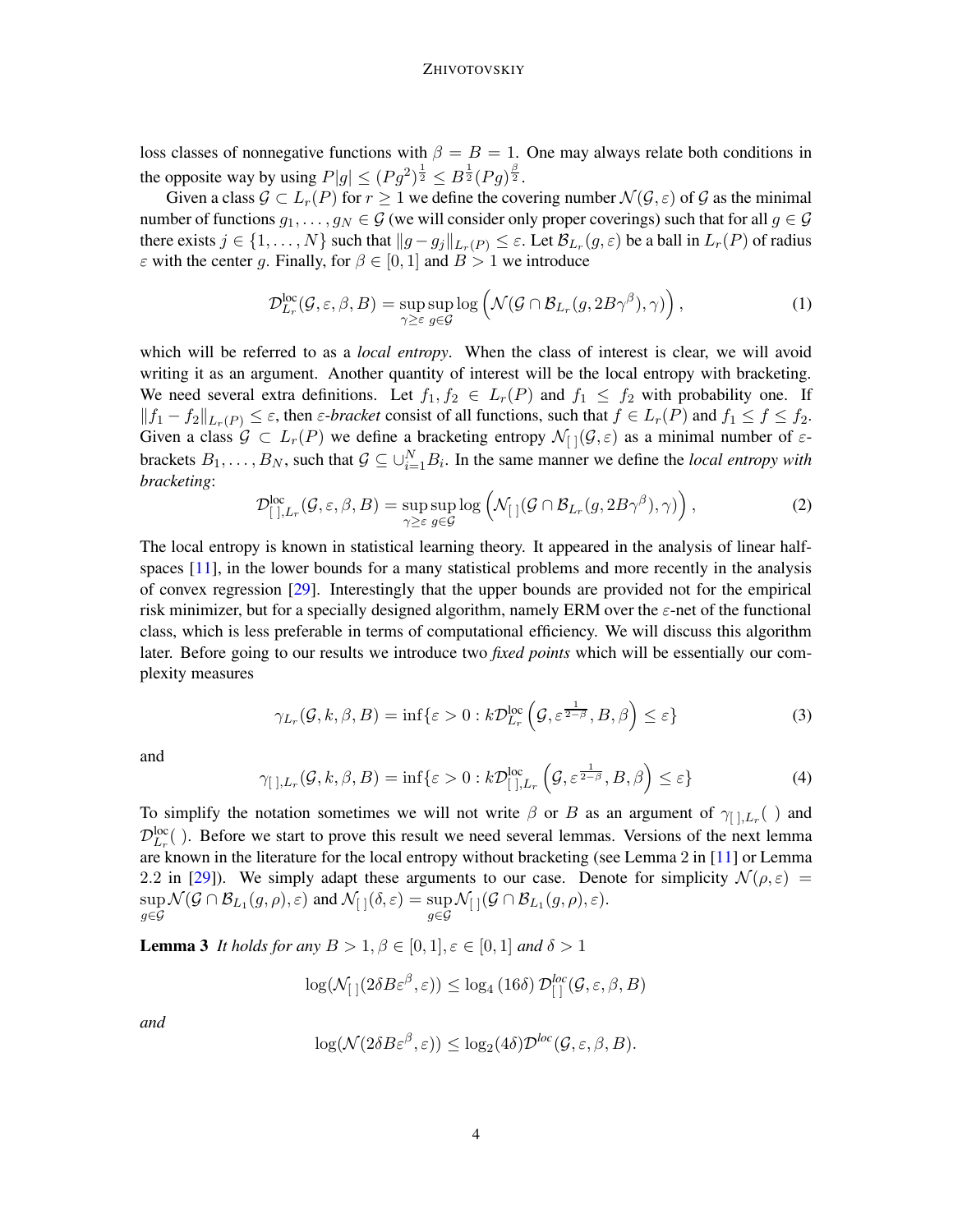**Proof** Denote for  $\delta > 4$ 

$$
\mathcal{N}(2\delta B\gamma^\beta, \gamma) = \sup_{g \in \mathcal{G}} \mathcal{N}(\mathcal{G} \cap B_P(g, 2\delta B\gamma^\beta), \gamma)
$$

and

$$
\mathcal{N}_{[~]}(2\delta B\gamma^{\beta},\gamma)=\sup_{g\in\mathcal{G}}\mathcal{N}_{[~]}(\mathcal{G}\cap B_P(g,2\delta B\gamma^{\beta}),\gamma).
$$

Let  $t_1, \ldots, t_N$  be centers of the minimal cover of  $2\delta B\gamma^{\beta}$ -ball intersected with G by  $L_1$ -balls with radius  $\delta B\gamma^{\beta}/2$ . The total number of them is bounded by  $\mathcal{N}(2\delta B\gamma^{\beta}, \delta B\gamma^{\beta}/2)$ . Now for a given i we want to cover a set  $\mathcal{B}_{L_1}(t_i, \delta B\gamma^{\beta}/2) \cap \mathcal{G}$  by the  $\gamma$ -brackets. Obviously, since  $t_i \in \mathcal{G}$  for all i the minimal number of brackets is bounded by  $\mathcal{N}_{[ ]}(\delta B \gamma^{\beta}/2, \gamma)$ . Finally,

$$
\mathcal{N}_{[~]}(2\delta B\varepsilon^{\beta},\varepsilon)\leq\mathcal{N}(2\delta B\varepsilon^{\beta},\delta B\varepsilon^{\beta}/2)\mathcal{N}_{[~]}(\delta B\varepsilon^{\beta}/2,\gamma).
$$

Using a standard bound (see [\[34](#page-23-9)]) we have  $\mathcal{N}(\rho, \rho/4) \leq \mathcal{N}_{1}(\rho, \rho/2)$ . Using the definition of the local entropy with bracketing we have

<span id="page-4-0"></span>
$$
\mathcal{N}_{[]}(2\delta B\gamma^{\beta}, \gamma) \le \exp(\mathcal{D}_{[]}^{\text{loc}}(\mathcal{G}, \gamma, B, \beta)) \mathcal{N}_{[]}(\delta B\gamma^{\beta}/2, \gamma).
$$
\n(5)

We continue with the term  $\mathcal{N}_{[1]}(\delta B\gamma^{\beta}/2, \gamma)$  in the same manner. If  $\delta/16 > 1$ , then we use the same decomposition [5.](#page-4-0) Otherwise, if  $\delta/16 \leq 1$ 

$$
\mathcal{N}_{[ \ ]}(\delta B \gamma^{\beta}/2, \gamma) \leq \mathcal{N}_{[ \ ]} (8 B \gamma^{\beta}, \gamma) \leq \mathcal{N}(8 B \gamma^{\beta}, 2 B \gamma^{\beta}) \mathcal{N}_{[ \ ]} (2 B \gamma^{\beta}, \gamma) \\ \leq \mathcal{N}_{[ \ ]} (8 B \gamma^{\beta}, 4 B \gamma^{\beta}) \exp(\mathcal{D}_{[ \ ]}^{\rm loc}(\mathcal{G}, \gamma)) \leq \exp(2 \mathcal{D}_{[ \ ]}^{\rm loc}(\mathcal{G}, \gamma)).
$$

Continuing in the same manner we have

$$
\mathcal{N}_{[~]}(\delta,\gamma) \le \exp(\mathcal{D}^{\operatorname{loc}}_{[~]}(\mathcal{G},\gamma))^{(\log_4(\delta)+2)}.
$$

The next lemma is a bound on the supremum of the *shifted-type process*  $\sup(Pg - (1+c)P_n g)$ g∈G

in terms of the local entropy with bracketing. These processes are used in the literature in various contexts. For example, there were previously introduced to obtain non-exact oracle inequalities (see Lecué and Mitchel [\[23](#page-23-10)] or Wegkamp [\[38](#page-24-2)]) or to obtain sharp bounds in the binary classification but using symmetrization techniques (see Zhivotovskiy and Hanneke [\[40](#page-24-1)]). However, contrary to previous results, our bound is represented via a localized complexity measure for an infinite class under margin conditions, does not involve a direct symmetrization and holds with high probability.

**Lemma 4 (Uniform relative deviations under L<sub>1</sub>-Bernstein condition)** Let  $\mathcal{G} \subset L_1(P)$  be a *class of functions, such that*  $0 \in \mathcal{G}$ ,  $Pg \geq 0$  *and*  $||g||_{\infty} \leq 1$  *for all*  $g \in \mathcal{G}$ *, the* L<sub>1</sub>-Bernstein *condition holds with parameters*  $B, \beta$ *. Then for any fixed*  $c \geq 1$  *with probability at least*  $1 - \delta$  *it holds*

$$
\sup_{g \in \mathcal{G}} (Pg - (1+c)P_n g) \lesssim \left(\gamma_{\text{max}}\left(\mathcal{G}, \frac{c'B}{n}, \beta, B\right) + \frac{c'B \log(\frac{1}{\delta})}{n}\right)^{\frac{1}{2-\beta}}
$$

<span id="page-4-1"></span>,

*where*  $c' = 64(1+c)^2$ *.*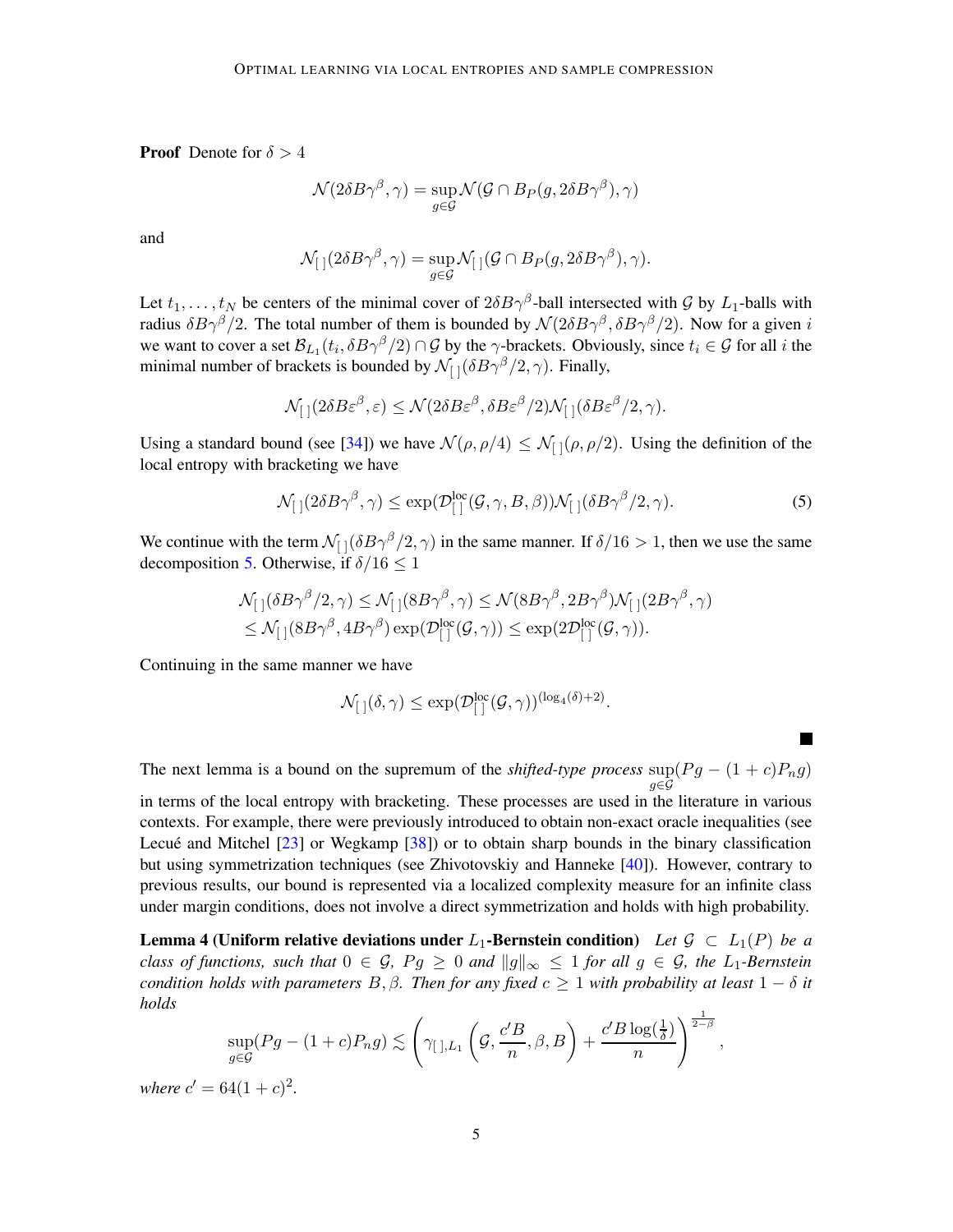Remark 5 *It follows from the proof of the Lemma that using Cauchy-Schwarz it is straightforward to show that the same result holds also if one replaces*  $L_1$  *by*  $L_2$ *.* 

**Proof** Fix  $\varepsilon > 0$ . Given a class G and a distribution P we construct a  $\varepsilon^{\frac{1}{2-\beta}}$ -covering with bracketing of the whole set (with respect to  $L_1(P)$  metric). Let p denote the projection on the smallest function in the bracket,  $p[\mathcal{G}]$  be a set of projections, that is the set of functions  $\{p[g] | g \in \mathcal{G}\}\$ . In what follows we assume without the loss of generality that  $0 \in p[\mathcal{G}]$ . Then, since  $p[g] \leq g$  with probability 1 we have

$$
\sup_{g \in \mathcal{G}} (Pg - (1 + c)P_n g) \le \sup_{g \in \mathcal{G}} (Pg - Pp[g] + Pp[g] - (1 + c)P_n p[g])
$$
\n(6)

$$
\leq \varepsilon^{\frac{1}{2-\beta}} + \sup_{g \in \mathcal{G}} (Pp[g] - (1+c)P_n p[g]),\tag{7}
$$

.

We denote  $\mathcal{G}_0 = p[\mathcal{G}] \cap \mathcal{B}_{L_1}(0, 2B\varepsilon^{\frac{\beta}{2-\beta}})$  and  $\mathcal{G}_1 = \{0\} \cup (p[\mathcal{G}] \setminus \mathcal{B}_{L_1}(0, 2B\varepsilon^{\frac{\beta}{2-\beta}}))$ , obviously  $\mathcal{G}_0 \cup \mathcal{G}_1 = p[\mathcal{G}]$ . We rewrite the last summand as

$$
\sup_{g \in \mathcal{G}} (Pp[g] - (1+c)P_np[g]) \leq \sup_{g \in \mathcal{G}_0} (Pg - (1+c)P_ng) + \sup_{g \in \mathcal{G}_1} (Pg - (1+c)P_ng).
$$

*Step 1.* At first, we focus on sup  $_{g\in\mathcal{G}_1}$  $(Pg - (1 + c)P_n g)$ . We estimate the following quantity

$$
P(\exists g \in \mathcal{G}_1 : P_n g < \frac{1}{1+c} P g)
$$
\n
$$
\leq \sum_{j=1}^{\infty} P(\exists g \in p[\mathcal{G}] : P|g| \in [2^j B \varepsilon^{\frac{\beta}{2-\beta}}, 2^{j+1} B \varepsilon^{\frac{\beta}{2-\beta}}] \cap P_n g < \frac{1}{1+c} P g)
$$

Given a function  $g \in p[\mathcal{G}]$  with  $P|g| \in [2^j B \varepsilon^{\frac{\beta}{2-\beta}}, 2^{j+1} B \varepsilon^{\frac{\beta}{2-\beta}}]$  we consider

$$
P(Pg - (1 + c)P_n g > 0) = P\left(Pg - P_n g > \frac{cPg}{1 + c}\right)
$$

Using the Bernstein inequality [\[10](#page-22-9)] and simple algebra we have since  $Pg > 0$ 

$$
P\left(Pg - P_n g > \frac{cPg}{1+c}\right) \le \exp\left(-\frac{nc^2(Pg)^2}{(1+c)^2(2Pg^2 + \frac{2cPg}{3(1+c)})}\right) \le \exp\left(-\frac{nc^2}{4(1+c)}\left(\frac{(Pg)^2}{(1+c)Pg^2} \wedge \frac{3Pg}{c}\right)\right).
$$

Let  $g' \in \mathcal{G}$  be any function such that  $p[g'] = g$  for  $g \in p[\mathcal{G}]$  with  $P|g| \geq 2B\varepsilon^{\frac{\beta}{2-\beta}}$ . Without loss of generality we may assume  $||g||_{\infty} \leq 1$  and  $P(g'-g) \leq \varepsilon^{\frac{1}{2-\beta}}/2$ . Using our assumption [\(2\)](#page-2-0) we have

$$
P|g| \le P|g'| + P|g - g'| \le P|g'| + \varepsilon^{\frac{1}{2-\beta}}/2
$$
  
\n
$$
\le B(Pg')^{\beta} + \varepsilon^{\frac{1}{2-\beta}}/2 \le B(Pg + Pg' - Pg)^{\beta} + \varepsilon^{\frac{1}{2-\beta}}/2
$$
  
\n
$$
\le B(Pg)^{\beta} + 3B\varepsilon^{\frac{\beta}{2-\beta}}/2 \le B(Pg)^{\beta} + \frac{3}{4}Pg.
$$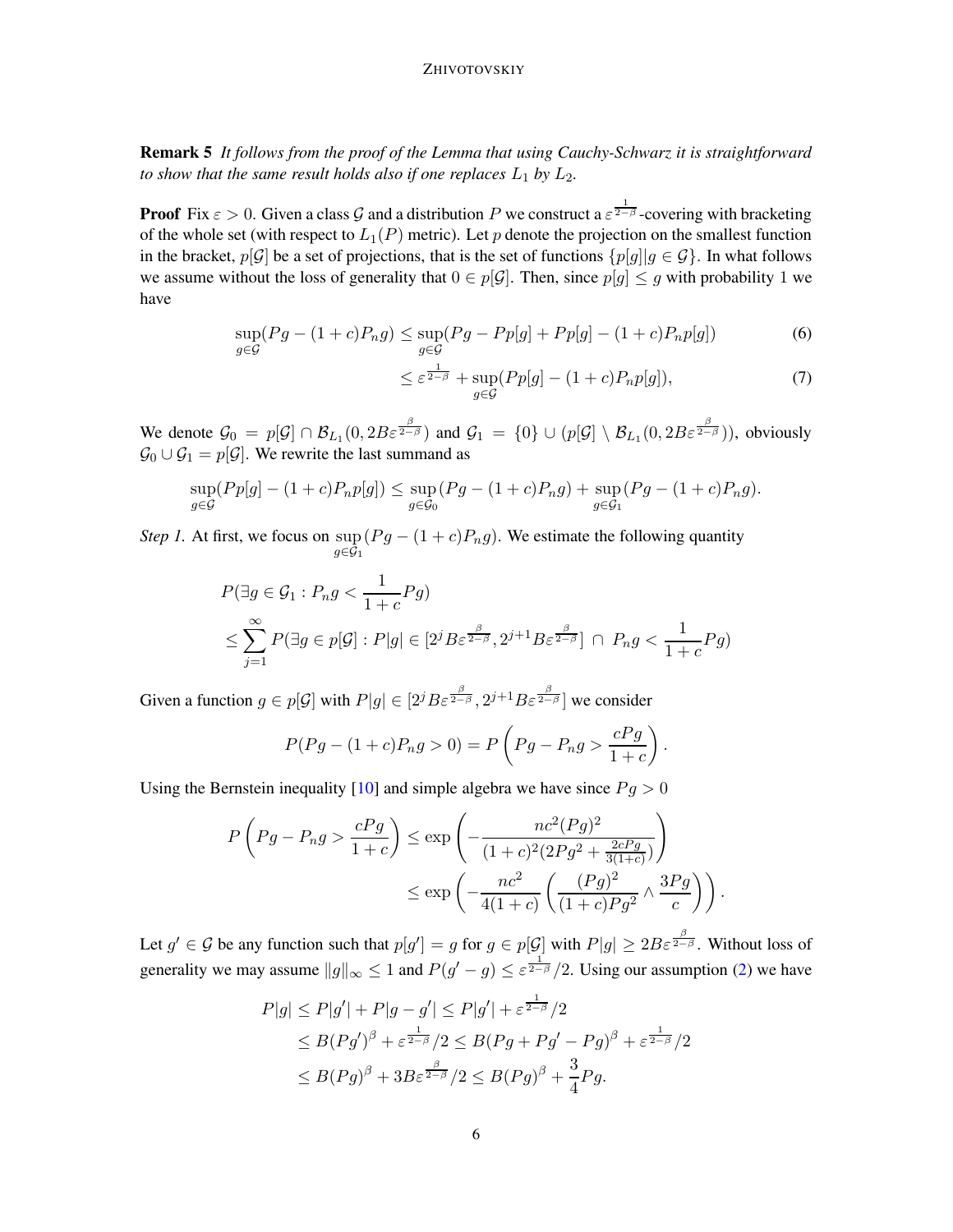Thus,  $P|g| \le 4B(Pg)^{\beta}$ . Substituting, we have (provided that  $(Pg)^{2-\beta} \le Py, B \ge 1$  and  $Pg^2 \le$  $P|g|$ 

$$
P\left(Pg - P_n g > \frac{cPg}{1+c}\right) \le \exp\left(-\frac{nc^2}{4(1+c)} \left(\frac{(Pg)^{2-\beta}}{4B(1+c)} \wedge \frac{3Pg}{c}\right)\right)
$$
  

$$
= \exp\left(-\frac{nc^2(Pg)^{2-\beta}}{16B(1+c)^2}\right)
$$
  

$$
\le \exp\left(-\frac{nc^2(P|g|)^{\frac{2-\beta}{\beta}}}{16B^{\frac{2}{\beta}}(1+c)^2}\right)
$$
  

$$
\le \exp\left(-\frac{nc^22^{\frac{(2-\beta)}{\beta}}\varepsilon}{16B(1+c)^2}\right).
$$

We want to estimate the number of functions  $g \in p[\mathcal{G}]$  with  $P|g| \in [2^{j}B\varepsilon^{\frac{\beta}{2-\beta}}, 2^{j+1}B\varepsilon^{\frac{\beta}{2-\beta}}]$ . It is straightforward using Lemma [3.](#page-3-0) A small technical detail is that we can not guarantee that our global minimal covering is still minimal when restricted on the subset. However, it is almost minimal in a sense that it is enough to consider in what is following  $\mathcal{D}^{loc}_{[0],L_1}(\mathcal{G}, \varepsilon^{\frac{1}{2-\beta}}/2, \beta, B)$  instead of  $\mathcal{D}^{\text{loc}}_{[0,L_1]}(\mathcal{G}, \varepsilon^{\frac{1}{2-\beta}}, \beta, B)$ . The argument is standard and is based on relations between minimal coverings and maximal packings and our technique of controlling the entropy, used in the proof of Lemma [3.](#page-3-0) Now,

$$
\sum_{j=1}^{\infty} P(\exists g \in p[\mathcal{G}] : P|g| \in [2^j B \varepsilon^{\frac{\beta}{2-\beta}}, 2^{j+1} B \varepsilon^{\frac{\beta}{2-\beta}}] \cap P_n g < \frac{1}{1+c} P g)
$$
\n
$$
\leq \sum_{j=1}^{\infty} (2^{j+5})^{\mathcal{D}^{\text{loc}}_{[\cdot],L_1}} \left( \mathcal{G}, \varepsilon^{\frac{1}{2-\beta}}, \beta, B \right) / \log(4) \exp\left( -\frac{nc^2 2^j \varepsilon}{16B(1+c)^2} \right)
$$
\n
$$
\leq \sum_{j=1}^{\infty} \exp\left( \frac{(j+5)\mathcal{D}^{\text{loc}}_{[\cdot],L_1} \left( \mathcal{G}, \varepsilon^{\frac{1}{2-\beta}}/2 \right)}{\log(4)} - \frac{nc^2(j+5)\varepsilon}{48B(1+c)^2} \right).
$$

Provided that  $n \geq \frac{48B(1+c)^2}{c^2 \log(4)}$  $c^2 \log(4)$  $\sqrt{ }$  $\mathcal{L}$  $\mathcal{D}^{\rm loc}_{[~],L_1}$  $(g, \varepsilon^{\frac{1}{2-\beta}}/2, \beta, B)$  $\frac{\log(\frac{1}{\delta})}{\varepsilon}$  +  $\frac{\log(\frac{1}{\delta})}{\varepsilon}$ ε  $\setminus$ the last term is upper bounded by

 $\delta$  $\frac{\delta}{2}$ . Therefore, with probability at least  $1-\frac{\delta}{2}$  $\frac{\delta}{2}$  it holds that for all  $g \in \mathcal{G}_1$  we have  $Pg - (1+c)P_n g \leq 0$ . Thus, on this event  $\sup (Pg - (1+c)P_n g) = 0$ .  $g\in\tilde{G}_1$ 

*Step 2.* Now we work with sup  $g{\in}\mathcal{G}_0$  $(Pg - (1 + c)P_n g)$ . We consider only the interesting range  $\varepsilon \in [0, 1]$ . To control this process we use the Bernstein inequality together with the union bound, taking into account that  $|\mathcal{G}_0|\leq \exp\left(\mathcal{D}^{\rm loc}_{[\;],L_1}\left(\mathcal{G},\varepsilon^{\frac{1}{2-\beta}}/2,\beta,B\right)\right)$  and that as before  $P|g|\leq P|g'|+1$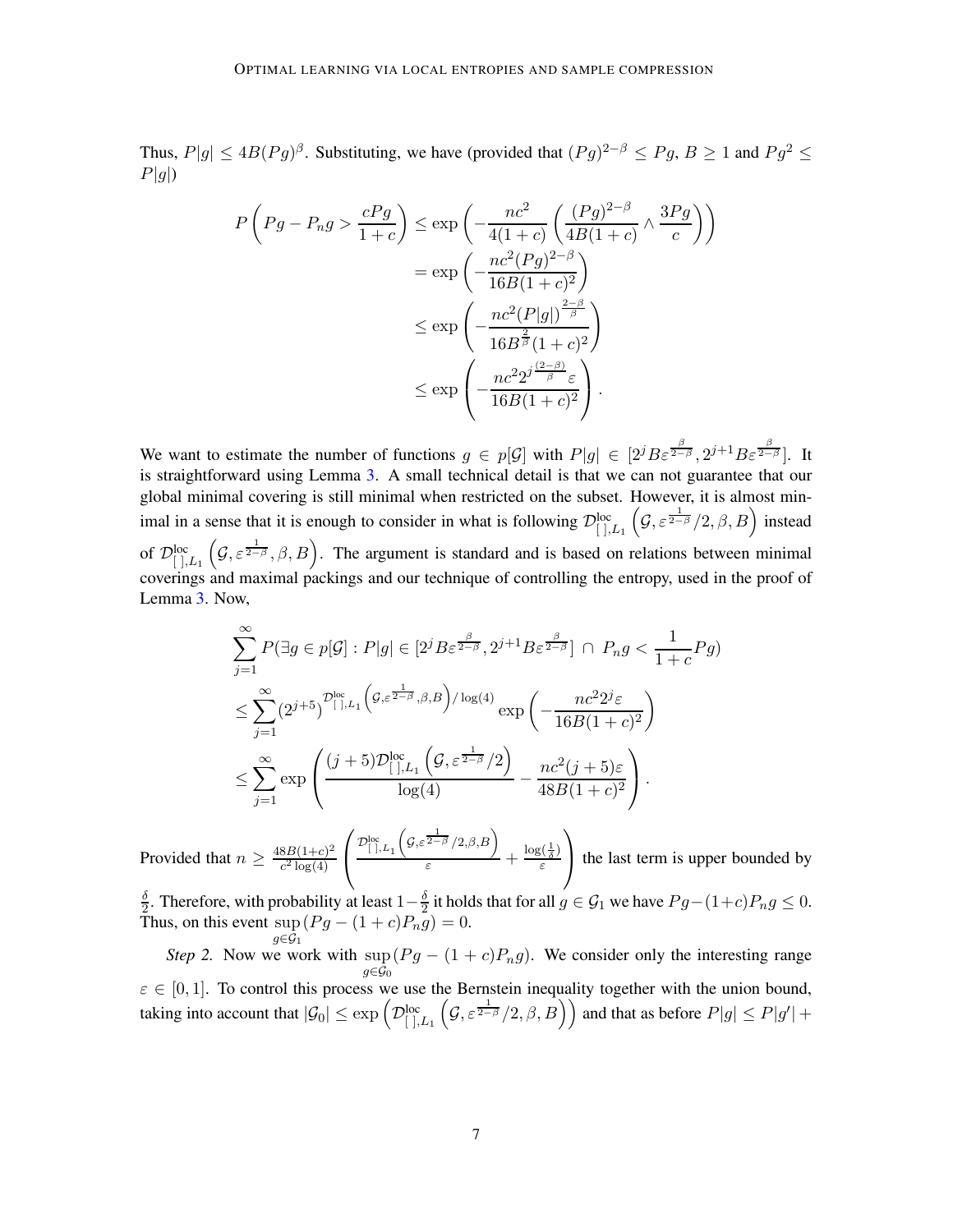$$
P|g - g'| \leq P|g'| + \varepsilon^{\frac{1}{2-\beta}} \leq 2B\varepsilon^{\frac{\beta}{2-\beta}}
$$
  
\n
$$
P(\sup_{g\in\mathcal{G}_0} (Pg - (1+c)P_n g) \geq \varepsilon^{\frac{1}{2-\beta}})
$$
  
\n
$$
\leq \sup_{g\in\mathcal{G}_0} \exp\left(\mathcal{D}_{[.],L_1}^{\log} \left(G, \varepsilon^{\frac{1}{2-\beta}}/2, \beta, B\right) - \frac{n}{4(1+c)} \left(\frac{(\varepsilon^{\frac{1}{2-\beta}} + cPg)^2}{(1+c)Pg^2} \wedge 3(\varepsilon^{\frac{1}{2-\beta}} + cPg)\right)\right)
$$
  
\n
$$
\leq \sup_{g\in\mathcal{G}_0} \exp\left(\mathcal{D}_{[.],L_1}^{\log} \left(G, \varepsilon^{\frac{1}{2-\beta}}/2, \beta, B\right) - \frac{n}{4(1+c)} \left(\frac{(\varepsilon^{\frac{1}{2-\beta}} + cPg)^2}{2(1+c)B\varepsilon^{\frac{\beta}{2-\beta}}} \wedge 3(\varepsilon^{\frac{1}{2-\beta}} + cPg)\right)\right)
$$
  
\n
$$
\leq \exp\left(\mathcal{D}_{[.],L_1}^{\log} \left(G, \varepsilon^{\frac{1}{2-\beta}}/2, \beta, B\right) - \frac{n}{4(1+c)} \left(\frac{\varepsilon}{2(1+c)B} \wedge 3\varepsilon^{\frac{1}{2-\beta}}\right)\right)
$$
  
\n
$$
\leq \exp\left(\mathcal{D}_{[.],L_1}^{\log} \left(G, \varepsilon^{\frac{1}{2-\beta}}/2, \beta, B\right) - \frac{n}{4(1+c)} \left(\frac{\varepsilon}{2(1+c)B}\right)\right).
$$
  
\nBy taking  $n \geq 8B(1+c)^2 \left(\frac{\mathcal{D}_{[.],L_1}^{\log} \left(G, \varepsilon^{\frac{1}{2-\beta}}/2, \beta, B\right)}{\varepsilon} + \frac{\log(\frac{2}{\delta})}{\varepsilon}\right)$  we obtain that with probability at

least  $1 - \frac{\delta}{2}$  we have sup  $g \in \mathcal{G}_0$  $(Pg - (1+c)P_n g) \leq \varepsilon^{\frac{1}{2-\beta}}.$ 

*Step 3.* Using a union bound for events from Steps 1 and 2 with probability at least  $1 - \delta$ , given that  $n \ge 24B(1+c)^2$  $\sqrt{ }$  $\mathcal{L}$  $\mathcal{D}^{\rm loc}_{[~],L_1}$  $(g, \varepsilon^{\frac{1}{2-\beta}}/2, \beta, B)$  $\frac{\log(\frac{2}{\delta})}{\varepsilon}$  +  $\frac{\log(\frac{2}{\delta})}{\varepsilon}$ ε  $\setminus$  it holds 1

$$
\sup_{g \in \mathcal{G}} (Pg - (1 + c)P_n g) \le 2\varepsilon^{\frac{1}{2-\beta}}
$$

We denote  $c' = 64(1+c)^2$ . Now taking  $\gamma^*(\mathcal{G}, k, \beta, \delta) = \inf \{ \varepsilon > 0 : k(\mathcal{D}_{[ \, ] , L_1 }^{loc} \left( \mathcal{G}, \varepsilon^{ \frac{1}{2-\beta}}/2, \beta, B \right) + \varepsilon \}$  $\log(\frac{2}{\delta})$ )  $\leq \varepsilon$  we have that with probability at least  $1 - \delta$  for a given n it holds sup g∈G  $(Pg (1+c)P_ng) \leq 2(\gamma^*(\mathcal{G}, c'B/n, \beta, \delta))^{\frac{1}{2-\beta}}$ . However, if we take  $\gamma_{[1]}(\mathcal{G}, k, \beta) = \inf\{\varepsilon > 0 :$  $k\mathcal{D}^{\text{loc}}_{[0],L_1}(\mathcal{G},\varepsilon^{\frac{1}{2-\beta}}/2,\beta,B) \leq \varepsilon$  it is straightforward to see (using the monotonicity of  $\mathcal{D}^{\text{loc}}_{[0]}(.)$ that

$$
\gamma^*(\mathcal{G}, c'B/n, \beta, \delta) \le \gamma_{[ ]}(\mathcal{G}, c'B/n, \beta) + \frac{c'B \log(\frac{2}{\delta})}{n}
$$

.

 $\blacksquare$ 

The claim follows.

The next important question is to understand how to estimate local entropies with bracketing. In some cases, this may be easily done. For example, for numerous nonparametric classes not only the upper bounds on the entropies are known, but it is also true that bracketing entropies and standard entropies are of the same order (see [\[34,](#page-23-9) [33](#page-23-2), [27](#page-23-3)] and reference therein). Moreover, following Yang and Barron [\[39](#page-24-0)] for these nonparametric classes the local entropies are of the same order as the global entropies. However, controlling the local entropy with the bracketing for smaller classes does not seem trivial. Only recently, Gassiat and van Handel have provided a tight analysis for the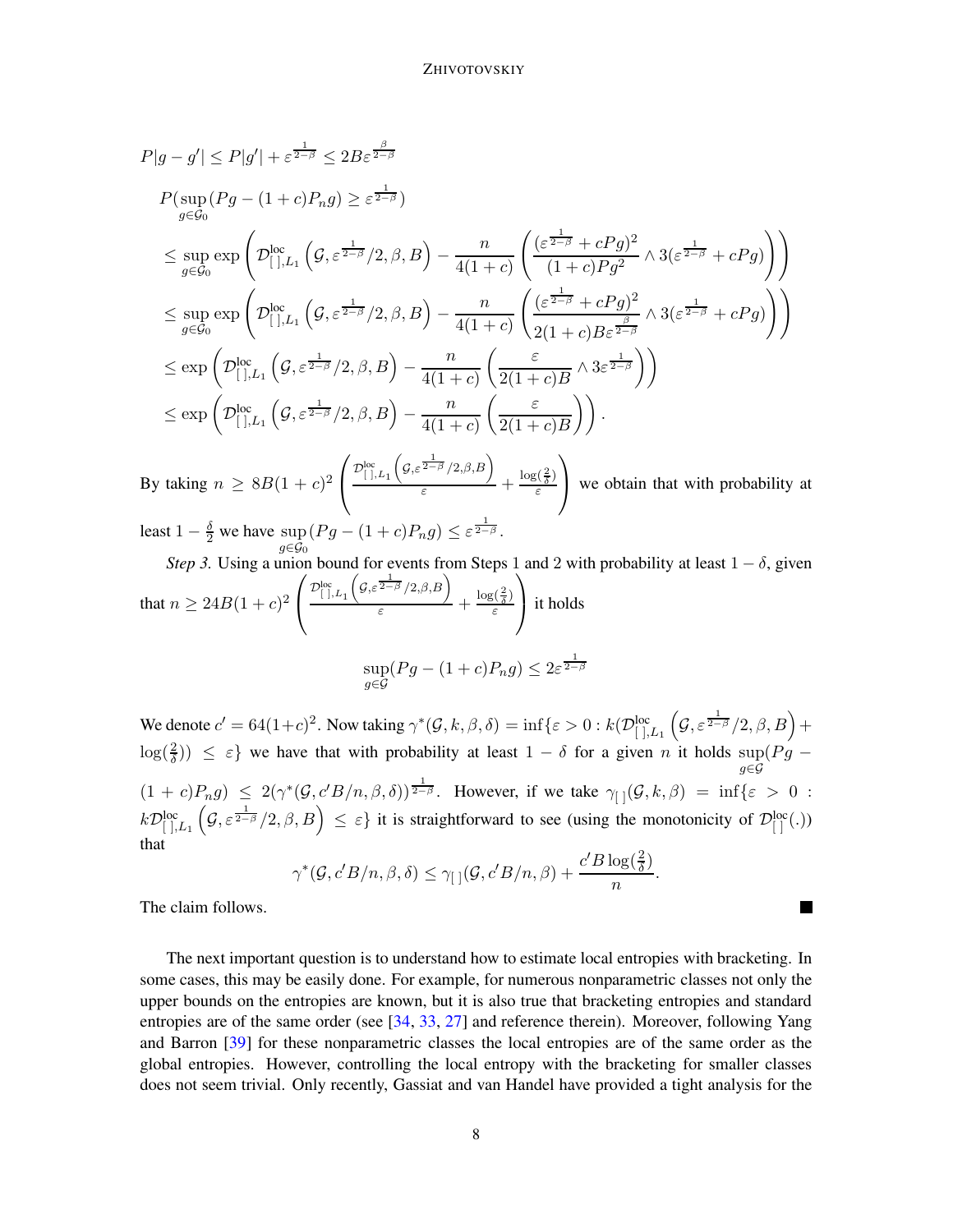local entropies with the bracketing for certain parametric classes of densities [\[15](#page-22-10)]. For general VC classes nothing more than the boundedness of entropies with bracketing is known [\[2](#page-22-11)].

When we are unable to guarantee that entropies with bracketing are close to the entropies without bracketing we may use the following strategy. The technique is based on the so-called *skeleton estimates*: these algorithms are ERM over the  $\varepsilon$ -net of the initial class. Versions of this algorithm appear widely in the literature [\[12](#page-22-1), [39](#page-24-0), [33](#page-23-2), [11](#page-22-6), [29,](#page-23-6) [31\]](#page-23-4). This algorithm is more of a theoretical interest since it is unlikely that it will be computationally efficient compared to ERM over the class. However, to the best of our knowledge, our next result is the first localized result of this kind under general Bernstein conditions. In the following section we will demonstrate that is some cases this bound may recover the optimal learning rate.

<span id="page-8-0"></span>**Theorem 6** ( $L_1$  **bound for ERM over the**  $\varepsilon$ **-net**) *Assume that the loss function is bounded by* 1 *and for the excess loss class* L<sup>Y</sup> *the* L1*-Bernstein condition holds with parameters* B, β*. Assume* also that given  $\eta \in [0,1]$  *one can select functions*  $f_1, \ldots, f_{N_\eta} \in \mathcal{F}$  *such that corresponding functions*  $\ell(f_1(X), Y), \ldots, \ell(f_{N_{\eta}}(X), Y)$  *form a minimal*  $L_1(P)$  *η-covering of the loss class*  $\mathcal{G}_{\mathcal{Y}}$ *. De-*

*fine*  $\hat{f}_\eta = \text{arg min}$  $f \in \{f_1, ..., f_{N_{\eta}}\}$  $R_n(f)$ *.* If  $\eta \simeq \left(\gamma_{L_1}\left(\mathcal{G}_{\mathcal{Y}}, \frac{B}{n}\right)\right)$  $\frac{B}{n}, \beta, B) + \frac{B \log(\frac{1}{\delta})}{n}$  $\frac{\log(\frac{1}{\delta})}{n}\Big)^{\frac{1}{2-\beta}}$ , then with probability at *least* 1 − δ *it holds*

$$
R(\hat{f}_{\eta}) - R(f^*) \lesssim \left(\gamma_{L_1}\left(\mathcal{G}_{\mathcal{Y}}, \frac{B}{n}, \beta, B\right) + \frac{B\log(\frac{1}{\delta})}{n}\right)^{\frac{1}{2-\beta}}.
$$

**Proof** Define  $f_{\eta}^* = \arg \min$  $f \in \{f_1, ..., f_{N_{\eta}}\}$  $R(f)$ . We have since  $R_n(\hat{f}_\eta) - R_n(f^*_\eta) \leq 0$  for any  $c \geq 1$ 

$$
R(\hat{f}_{\eta}) - R(f^*)
$$
  
\n
$$
\leq R(\hat{f}_{\eta}) - R(f^*) - (1 + c)(R_n(\hat{f}_{\eta}) - R_n(f^*))
$$
  
\n
$$
= R(\hat{f}_{\eta}) - R(f^*) - (1 + c)(R_n(\hat{f}_{\eta}) - R_n(f^*)) + (1 + c)(R_n(f^*_{\eta}) - R_n(f^*))
$$
  
\n
$$
\leq \sup_{f \in \{f_1, \dots, f_{N_{\eta}}\}} (R(f) - R(f^*) - (1 + c)(R_n(f) - R_n(f^*))) + (1 + c)(R_n(f^*_{\eta}) - R_n(f^*))
$$
  
\n
$$
= \sup_{g \in \{g_1, \dots, g_{N_{\eta}}\}} (Pg - (1 + c)P_n g) + (1 + c)(R_n(f^*_{\eta}) - R_n(f^*)),
$$

where  $g_1, \ldots, g_{N_\eta} \in \mathcal{L}_{\mathcal{Y}}$  correspond to  $f_1, \ldots, f_{N_\eta}$ . Now we analyze the second summand separately. Using Bernstein's inequality and the fact that  $0 \le R(f_{\eta}^*) - R(f^*) \le \eta \le 1$ 

$$
P(R_n(f_\eta^*) - R_n(f^*) \ge R(f_\eta^*) - R(f^*) + \eta)
$$
  
=  $P(R_n(f_\eta^*) - R_n(f^*) - (R(f_\eta^*) - R(f^*)) \ge \eta)$   
 $\le \exp\left(-\frac{n}{4}\left(\frac{\eta^{2-\beta}}{B} \wedge 3\eta\right)\right)$   
 $\le \exp\left(-\frac{n\eta^{2-\beta}}{4B}\right).$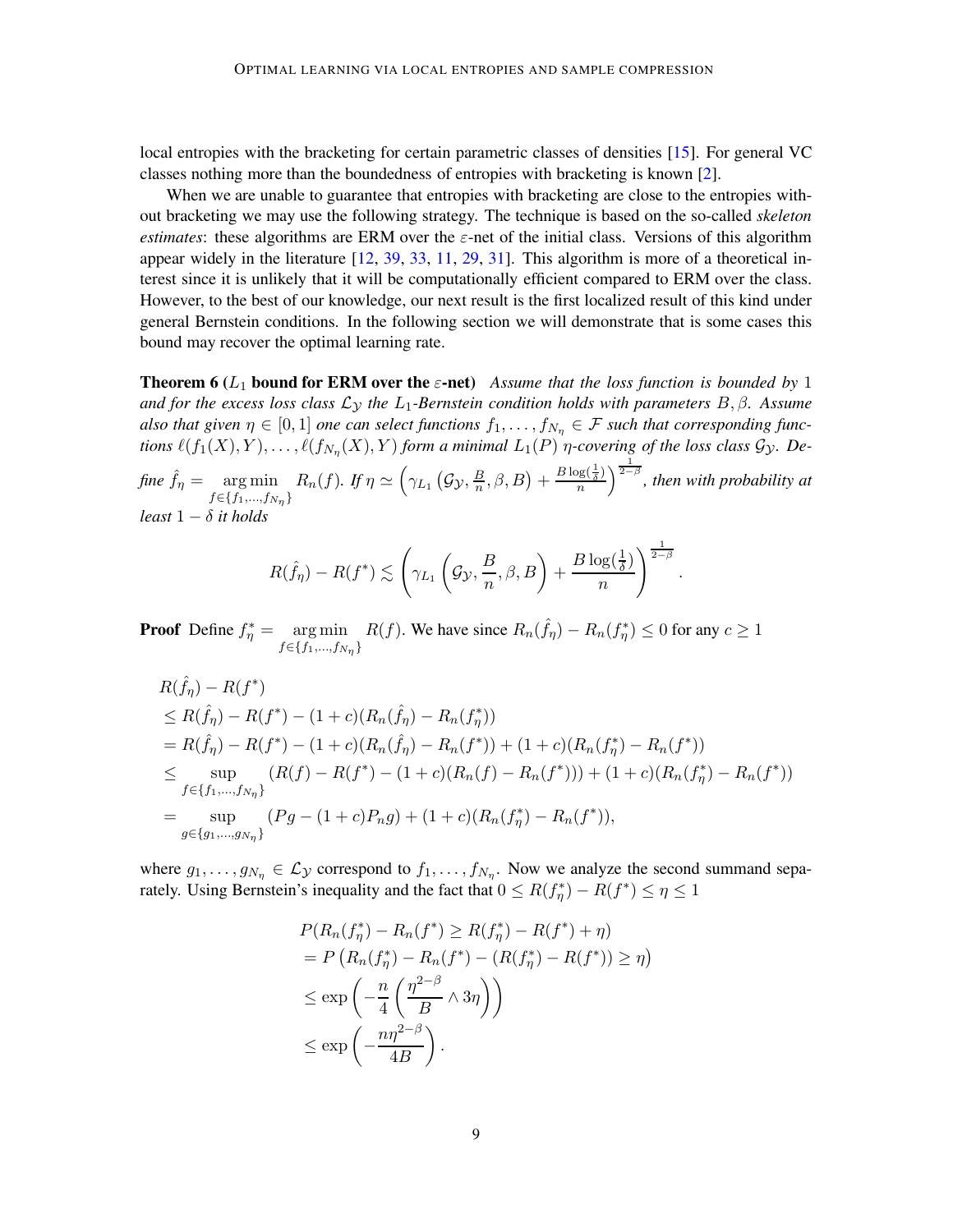Given that  $n > \frac{B \log(\frac{2}{\delta})}{4n^{2-\beta}}$  $\frac{\delta \log(\frac{1}{\delta})}{4\eta^{2-\beta}}$  the last summand is bounded by  $\frac{\delta}{2}$ . With probability at least  $1-\frac{\delta}{2}$  we have  $(1+c)(R_n(f_\eta^*)-R_n(f^*))\leq 2(1+c)\eta$ . Now denoting  $\varepsilon^{\frac{1}{2-\beta}}=\eta$  we have (since the moment condition holds for  $g_1, \ldots, g_{N_\eta}$ ) that with probability at least  $1 - \frac{\delta}{2}$  it holds (see steps of Lemma [4\)](#page-4-1)

$$
\sup_{g \in \{g_1, \dots, g_{N_\eta}\}} (Pg - (1+c)P_n g) \leq \varepsilon^{\frac{1}{2-\beta}},
$$

provided that  $n \ge B(1+c)^2$  $\sqrt{ }$  $\mathcal{L}$  ${\mathcal D}^{\rm loc}_{L_1}$  $(g, \varepsilon^{\frac{1}{2-\beta}}/2, \beta, B)$  $\frac{\log(\frac{2}{\delta})}{\varepsilon}$  +  $\frac{\log(\frac{2}{\delta})}{\varepsilon}$ ε  $\setminus$ . Using the union bound, it fol-

lows that with probability at least  $1 - \delta$  under the same condition on n it holds  $R(\hat{f}_{\eta}) - R(f^*) \leq$  $(3 + 2c)\varepsilon^{\frac{1}{2-\beta}}$ . The first part of the claim follows.  $\overline{\phantom{a}}$ 

The conditions of this Lemma related to the minimal covering hold naturally, for example, for the binary loss, since in this case

<span id="page-9-0"></span>
$$
|\mathbb{1}[f(X) \neq Y] - \mathbb{1}[g(X) \neq Y]| = |f(X) - g(X)|/2.
$$
 (8)

Therefore in some cases if one wants to cover the loss class it is sufficiently and enough to cover the initial class F.

#### 4. Connecting the excess risk with the distances

In this section we consider a type of new upper bounds proven under mild conditions. Here we consider two special learning problems: learning with the binary loss and the regression with the quadratic loss. We start with two motivating examples.

The first example is a binary classification under Massart's noise conditions. Consider the binary classification problem with classes  $\mathcal{Y} = \{1, -1\}$  and the function  $f^* \in \mathcal{F}$ , defined by  $f^*(x) =$ sign( $\xi(x)$ ), where  $\xi(X) = \mathbb{E}[Y|X]$ . Then if there are  $h_1, h_2 \in [0, 1]$  such that  $h_1 \leq |\xi(X)| \leq h_2$ , then for any class of binary classifiers F and all  $g \in \mathcal{L}_{\mathcal{Y}}$  it holds

<span id="page-9-1"></span>
$$
h_1 P|g| \le P g \le h_2 P|g|.\tag{9}
$$

To prove this we only need to use a well known formula (see [\[8](#page-22-12)]) that for any  $f \in \mathcal{F}$  it holds  $R(f) - R(f^*) = \mathbb{E}(|\xi(X)|1[f(X) \neq f^*(X)])$ . Therefore if  $h_1 \leq |\xi(X)| \leq h_2$  then  $h_1P|g| \leq$  $Pg \leq h_2P|g|$  for any  $g \in \mathcal{L}_y$ . Recall that  $Pg = R(f) - R(f^*)$ , where f corresponds to  $g \in \mathcal{L}_y$ and by [\(8\)](#page-9-0) it holds  $P|g| = \mathbb{E}|f(X) - f^{*}(X)|/2$ . That is in this particular case we have a direct relation between  $L_1(P)$  distance between f and  $f^*$  and the excess risk  $R(f) - R(f^*)$  which holds up to constant factors  $h_1, h_2$ . In particular [\(9\)](#page-9-1) condition holds in the realizable case classification with  $h_1 = h_2 = 1$ .

Another example of an one to one correspondence between the excess risk and the distance is given by the following example. Consider the bounded regression model with a square loss, that is in particular  $R(f) = \mathbb{E}(f(X) - Y)^2$ . However, additionally we require that the model has zero mean independent noise. This includes the model  $Y = f^*(X) + \varepsilon$ , where  $\varepsilon$  is independent from  $X$ , bounded and zero mean random variable. This case is interesting because there is a nice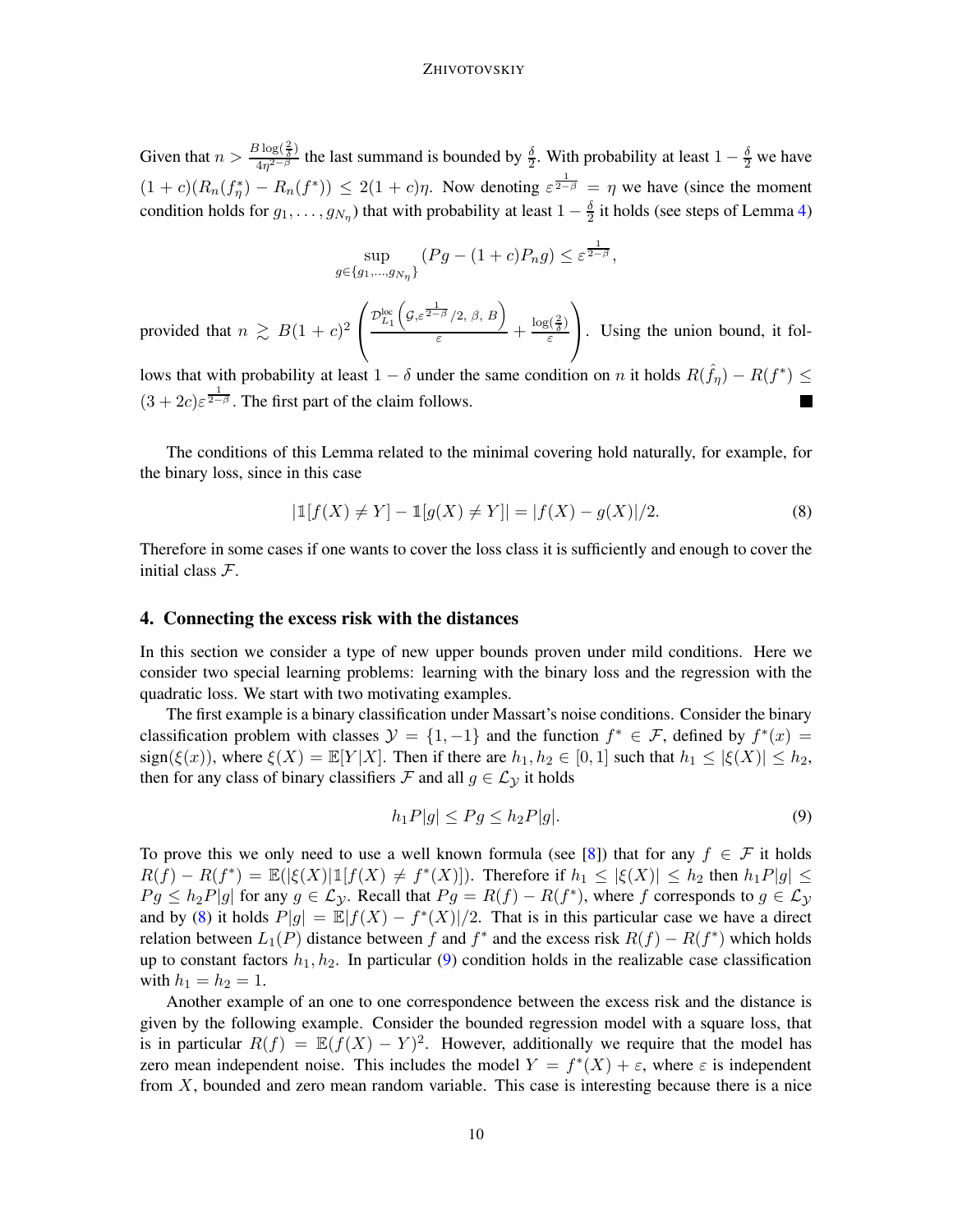relation between the excess risk and the distance between corresponding functions, namely it holds  $R(f) - R(f^*) = ||f - f^*||_{L_2}^2$  and this is similar to what is implied by the condition [\(9\)](#page-9-1). Indeed,

$$
R(f) - R(f^*) = \mathbb{E}(f(X) - Y)^2 - \mathbb{E}(f^*(X) - Y)^2
$$
  
=  $\mathbb{E}(\tilde{f}(X) - f^*(X))^2 + 2\mathbb{E}(f(X) - f^*(X))(f^*(X) - Y)$   
=  $||f - f^*||_{L_2}^2$ .

The concrete new result for the square loss is presented by Proposition [12](#page-14-0) below. Before we formulate the main result of this section we need to introduce a new fixed point. Define

<span id="page-10-2"></span>
$$
\gamma_{L_1}^*(\mathcal{G}, k, \beta, B) = \inf \{ \varepsilon > 0 : k \mathcal{D}_{L_1}^{\text{loc}} \left( \mathcal{G}, B \varepsilon^{\frac{\beta}{2-\beta}}, 1, 1 \right) \le \varepsilon \}.
$$

The following result holds.

**Theorem 7** *Under conditions of Theorem [6](#page-8-0) fix instead*  $\eta \simeq B\left(\gamma_{L_1}^*\left(\mathcal{G}_\mathcal{Y}, \frac{B}{n}\right)\right)$  $\frac{B}{n}, \beta, B) + \frac{B \log(\frac{1}{\delta})}{n}$  $\frac{\log(\frac{1}{\delta})}{n}\bigg)^{\frac{\beta}{2-\beta}}.$ *If there is*  $f_\eta \in \{f_1, \ldots, f_{N_\eta}\}\$  *such that for the corresponding*  $g_\eta \in \mathcal{L}_{\mathcal{Y}}$  *it holds*  $P|g_\eta| \leq \eta$  *and* 

<span id="page-10-0"></span>
$$
P|g_{\eta}| \gtrsim B(Pg_{\eta})^{\beta},\tag{10}
$$

*then with probability at least*  $1 - \delta$  *it holds* 

<span id="page-10-1"></span>
$$
R(\hat{f}_{\eta}) - R(f^*) \lesssim \left(\gamma_{L_1}^* \left(\mathcal{G}_{\mathcal{Y}}, \frac{B}{n}, \beta, B\right) + \frac{B \log(\frac{1}{\delta})}{n}\right)^{\frac{1}{2-\beta}}.\tag{11}
$$

**Proof** We follow the steps of the proof of Theorem [6.](#page-8-0) We consider the case when  $(10)$  holds. In this case we have for  $\eta_1 > 0$ 

$$
B(R(f_{\eta_1}^*) - R(f^*))^{\beta} \leq C \mathbb{E} |\ell(f_{\eta_1}^*(X), Y) - \ell(f^*(X), Y)| \leq \eta_1.
$$

for some absoulte constant  $C > 1$ . Now instead we fix  $\eta_1 = CB \varepsilon^{\frac{\beta}{2-\beta}}$ . It follows that  $R(f_{\eta_1}^*)$  –  $R(f^*) \leq \varepsilon^{\frac{1}{2-\beta}}$ . Repeating the steps of Lemma [4](#page-4-1) we have with probability at least  $1-\frac{\delta}{2}$ 2

$$
\sup_{g \in \{g_1, \dots, g_{N_{\eta_1}}\}} (Pg - (1 + c)P_n g) \leq \varepsilon^{\frac{1}{2 - \beta}},
$$

provided that  $n \gtrsim B(1+c)^2$  $\sqrt{ }$  $\overline{1}$  ${\mathcal D}^{\rm loc}_{L_1}$  $(g_{\gamma}, B \varepsilon^{\frac{\beta}{2-\beta}}, 1, 1)$  $\frac{\varepsilon^{2-\rho}, 1, 1}{\varepsilon} + \frac{\log(\frac{2}{\delta})}{\varepsilon}$ ε  $\setminus$ . The proof finishes as before.

Observe that for the binary classification the condition [\(9\)](#page-9-1) with  $h_1 \simeq h_2 \simeq B^{-1}$  already implies [\(10\)](#page-10-0) with  $\beta = 1$  for all  $g \in \mathcal{L}_{\mathcal{Y}}$ . It is known for the binary classification problem defined above the condition of the form  $P(|\xi(X)| \leq t) \lesssim t^{\frac{\beta}{1-\beta}}$  implies the L<sub>1</sub>-Bernstein condition  $P|g| \lesssim (Pg)^{\beta}$ (see Proposition 1 in [\[33](#page-23-2)]). It means that with high probability  $|\xi(X)|$  is separated away from zero. At the same time to satisfy [10](#page-10-0) we need to require a better control of  $|\xi(X)|$ . We show bellow that is sufficient to require that  $|\xi(X)|$  is close to zero but only on a set of a small probability measure.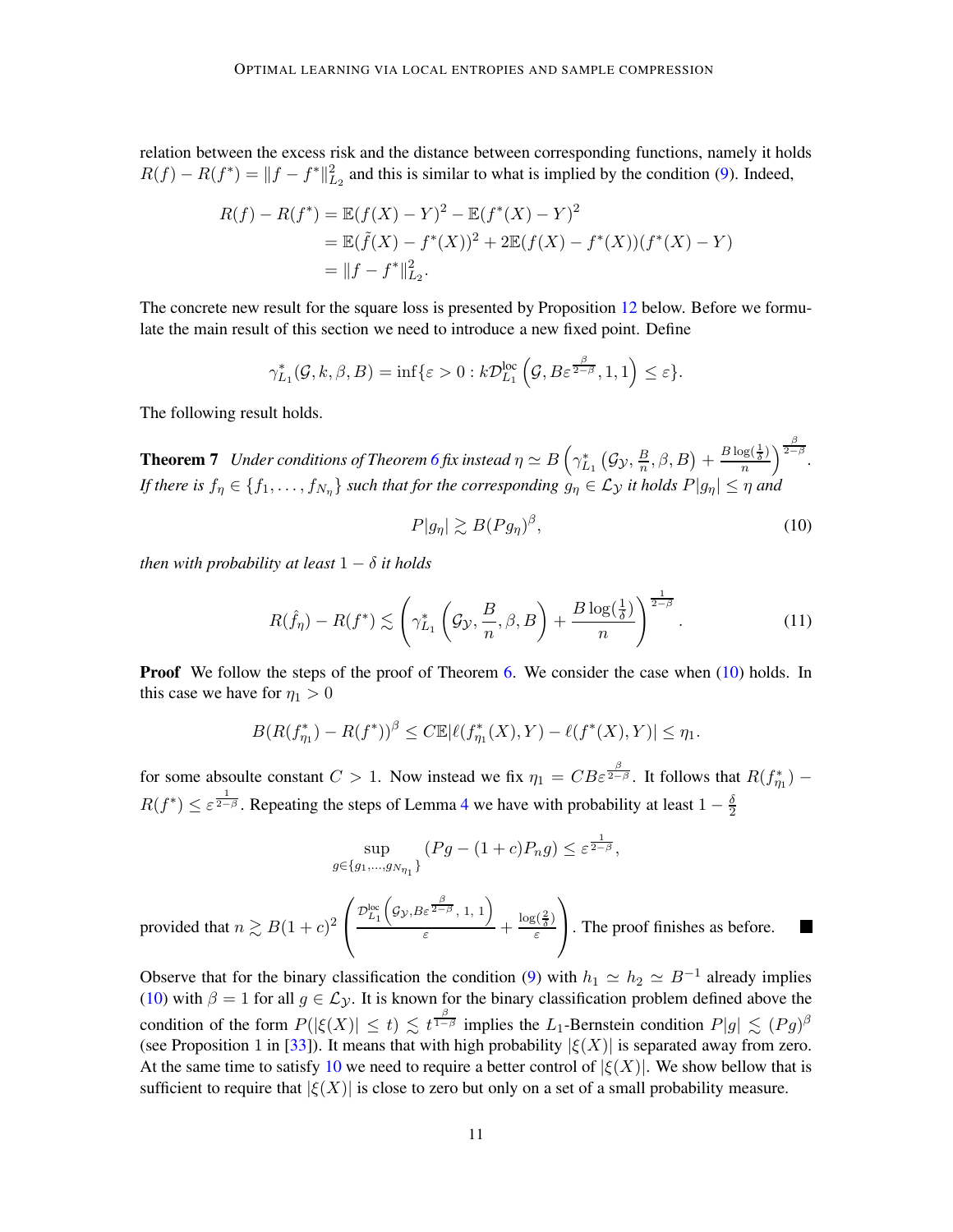**Lemma 8** *Consider the binary classification problem with classes*  $\mathcal{Y} = \{1, -1\}$  *and the function*  $f^* \in \mathcal{F}$ , defined by  $f^*(x) = sign(\xi(x))$ , where  $\xi(X) = \mathbb{E}[Y|X]$ . Fix  $\eta \in [0,1]$  and consider the  $L_1(P)$  *minimal net*  $\{f_1, \ldots, f_{N_n}\}$  *of*  $\mathcal F$  *at scale*  $\eta$ *. Without the loss of generality we may assume that there is*  $f_{\eta} \in \{f_1, \ldots, f_{N_{\eta}}\}$  such that  $P(f_{\eta}(X) \neq f^*(X)) = \eta$  *(this equality may hold with an* absolute constant before  $\eta$ ). If for  $t_0 = B^{\frac{-1}{\beta}} \eta^{\frac{1-\beta}{\beta}}$  it holds

<span id="page-11-1"></span>
$$
P(|\xi(X)|\mathbb{1}[f_{\eta}(X) \neq f^*(X)] \ge t_0) \le B^{\frac{1}{1-\beta}} t_0^{\frac{1}{1-\beta}}.
$$
 (12)

<span id="page-11-2"></span>п

*then the condition* [\(10\)](#page-10-0) *holds.*

**Remark 9** *Observe that due to our choice of*  $t_0$  *and since*  $P(f_\eta(X) \neq f^*(X)) = \eta$  *the condition* [\(12\)](#page-11-1) *does not contradict the condition*  $P(|\xi(X)| \le t) \lesssim t^{\frac{\beta}{1-\beta}}$ .

**Proof** We use  $R(f) - R(f^*) = \mathbb{E}(|\xi(X)| \mathbb{1}[f(X) \neq f^*])$ . We have  $R(f_{\eta}) - R(f^*) = \mathbb{E}(|\xi(X)|\mathbb{1}[f_{\eta}(X) \neq f^*(X)])$  $\leq t_0 P(f(X) \neq f^*(X))$  $+ \mathbb{E}(|\xi(X)|1(|\xi(X)|1|f_{\eta}(X) \neq f^*(X)] > t_0))$  $\leq t_0 \eta + B^{\frac{1}{1-\beta}} t_0^{\frac{1}{1-\beta}}.$ 

Using  $t_0 = B^{\frac{-1}{\beta}} \eta^{\frac{1-\beta}{\beta}}$  and  $P(f_\eta(X) \neq f^*(X)) = \eta$  the claim follows.

## <span id="page-11-0"></span>5. Applications and comparisons

## CLASSIFICATION UNDER ENTROPY CONDITIONS

The next simple theorem gives an analysis of ERM under the local entropy with bracketing under condition [\(2\)](#page-2-0).

In what follows we consider the loss  $\ell$  bounded by 1. Our results, however, can be extended to the unbounded losses, since the only concentration tool that will be used is a Bernstein inequality, and versions of it for the unbounded random variables (represented via the Orlicz norms or related moment conditions) will be sufficient for our purposes [\[1](#page-22-13), [10,](#page-22-9) [23](#page-23-10)].

**Proposition 10** Assume that the loss function is bounded by 1 and for the excess loss class  $\mathcal{L}_y$  the L1*-Bernstein condition holds with parameters* B, β*. Then with probability at least* 1 − δ *over the learning sample for any ERM* ˆf

$$
R(\hat{f}) - R(f^*) \lesssim \left(\gamma_{[\;],L_1}\left(\mathcal{G}_\mathcal{Y}, \frac{B}{n}, \beta, B\right) + \frac{B\log(\frac{1}{\delta})}{n}\right)^{\frac{1}{2-\beta}}.
$$

**Proof** [of Proposition [10\]](#page-11-2) With Lemma [4](#page-4-1) the proof is rather straightforward. Given an empirical risk minimizer  $\hat{f}$  denote the corresponding function in  $\mathcal{L}_{\mathcal{Y}}$  as  $\hat{g}$ . We have  $P\hat{g} = R(\hat{f}) - R(f^*)$  and  $P_n\hat{g} \leq 0$ . Then for any  $c > 0$  (namely we may take  $c = 1$ ) we have

$$
P\hat{g} \le P\hat{g} - (1+c)P_n\hat{g} \le \sup_{g \in \mathcal{L}y} (Pg - (1+c)P_ng)
$$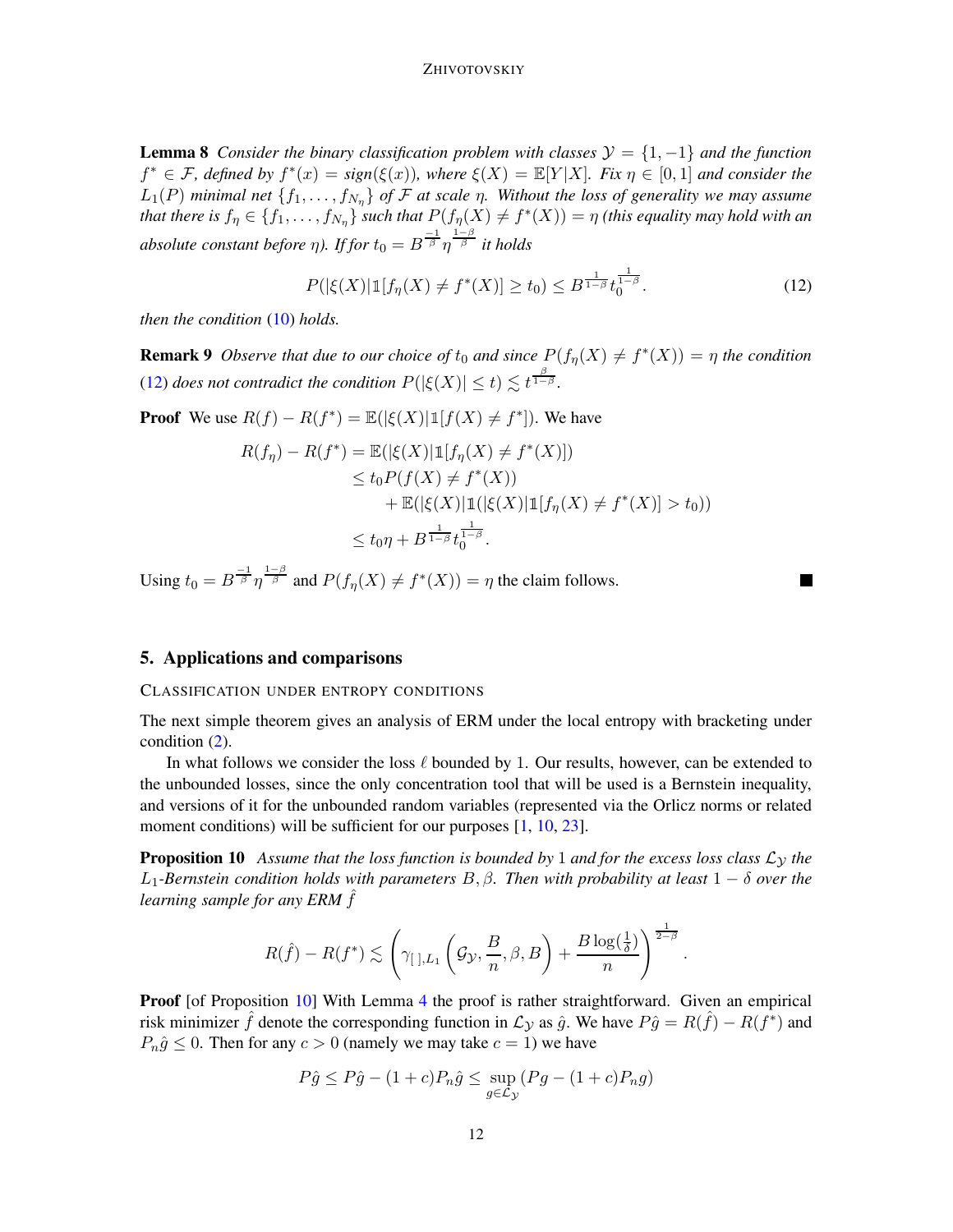The final step will be to understand that metric properties of  $\mathcal{L}_{\mathcal{Y}}$  are the same as the properties of  $\mathcal{G}_{\mathcal{Y}}$ . That means, for example, that  $\gamma_{\text{max}}(\mathcal{L}_{\mathcal{Y}}, \frac{B}{n})$  $\frac{B}{n},\beta,B$  =  $\gamma_{[~]}$   $(\mathcal{G}_{\mathcal{Y}},\frac{B}{n})$  $(\frac{B}{n}, \beta, B)$ . Lemma [4](#page-4-1) for  $\mathcal{L}_{\mathcal{Y}}$  finishes the proof.

Notice that our bound does not involve convexity or star-shapedness assumptions compared with related techniques in the literature  $[6, 7]$  $[6, 7]$  $[6, 7]$ . Taking star-hulls may be harmful if one wants to prove the optimal rates for certain small classes (see discussions in [\[40](#page-24-1)] and related Lemma 11 in [\[24](#page-23-5)]). Moreover, since we do not use the symmetrization step our bound is fully distribution dependent, which will be also important in our examples.

It is interesting to compare our results with the well-known upper bound of Tsybakov [\[33](#page-23-2)]. He proves that for the binary classification problem under the condition  $\log(N_{[1]}(\mathcal{G}_y,\varepsilon)) \lesssim \varepsilon^{-r}$  for  $\varepsilon \in [0,1)$  and  $r > 0$  and the  $L_1$ -Bernstein condition with parameters  $\beta, B$  there is a classification algorithm (with an output denoted by  $\hat{f}$ ) such that with probability at least  $1 - \delta$ 

<span id="page-12-0"></span>
$$
R(\tilde{f}) - R(f^*) \lesssim \left( \left( \frac{1}{n} \right)^{\frac{2-\beta}{2-\beta+\beta r}} + \frac{\log(\frac{1}{\delta})}{n} \right)^{\frac{1}{2-\beta}}
$$
(13)

The natural question is whether it is possible to weaken the strong bracketing assumption. Observe that under a significantly milder assumption  $\log(N(\mathcal{G}_y, \varepsilon)) \lesssim \varepsilon^{-r}$  for  $\varepsilon \in [0, 1)$  and  $r > 0$  under  $L_1$ -Bernstein condition the bound of the Theorem [6](#page-8-0) gives the excess risk bound which is only

slightly worse in terms of the learning rates  $R(\hat{f}_{\eta}) - R(f^*) \le \left( \frac{1}{n} \right)$  $\frac{1}{n}\big)^{\frac{2-\beta}{2-\beta+r}}+\frac{\log(\frac{1}{\delta})}{n}$ n  $\int_{0}^{\frac{1}{2-\beta}}$ , where we skipped the dependence on B to maintain the same form as in [\[33](#page-23-2)]. Moreover, Theorem [6](#page-8-0) guarantees that the same result is valid also if the local bracketing numbers are of order  $\varepsilon^{-r}$ . Interestingly, that using Theorem 6 in [\[27](#page-23-3)] for the case  $\beta = 1$  and the binary loss it is simple to prove the lower bound in terms of the local entropy without bracketing, that is valid *for any class* with the same local entropy (however the dependence on  $B$  will be slightly suboptimal). We demonstrate related techniques for a similar problem in Proposition [11](#page-13-0) below. We should also note that under conditions [\(10\)](#page-10-0) and again the covering numbers without bracketing  $\log(N(\mathcal{G}_{\mathcal{Y}}, \varepsilon)) \lesssim \varepsilon^{-r}$  the bound [\(11\)](#page-10-1) of

Theorem [7](#page-10-2) recovers exactly the same learning rate  $\left(\frac{1}{n}\right)$  $\frac{1}{n}\big)^{\frac{2-\beta}{2-\beta+\beta r}} + \frac{\log(\frac{1}{\delta})}{n}$ n  $\int_{0}^{\frac{1}{2-\beta}}$  as given by [\(13\)](#page-12-0).

It should be noted that if  $\mathcal F$  has finite VC dimension  $d$  then it is well known that for an arbitrary distribution it holds  $\log(N(\mathcal{G}_y, \varepsilon)) \lesssim d \log(\frac{1}{\varepsilon})$  and thus, the convergence rates given by Theorem [6](#page-8-0) or Theorem [7](#page-10-2) become significantly better compared to [\(13\)](#page-12-0). The condition  $\log(N(\mathcal{G}_y, \varepsilon)) \lesssim \varepsilon^{-r}$  is interesting only for particular distributions and classes of infinite VC dimension. At the same time to the best of our knowledge no known result implies bounds for  $\log(N_{[} (\mathcal{G}_{\mathcal{Y}}, \varepsilon))$  given that the VC dimension of  $\mathcal F$  is finite. Therefore, in the natural case, when  $\mathcal F$  has finite VC dimension the original bound [\(13\)](#page-12-0) can be significantly suboptimal.

#### HOMOGENEOUS HALFSPACES UNDER ISOTROPIC LOG-CONCAVE DISTRIBUTIONS

This example took a lot of attention in the literature (see  $[11, 5, 26, 18]$  $[11, 5, 26, 18]$  $[11, 5, 26, 18]$  $[11, 5, 26, 18]$  $[11, 5, 26, 18]$  $[11, 5, 26, 18]$  and reference therein) and is one of our motivations to consider distribution dependent complexity measures. It follows directly from the result of Hanneke (see section 5.1 in [\[18](#page-23-12)]) which is based on recent results of Balcan and Long [\[5](#page-22-14)] that for the class  $\mathcal F$  of homogeneous halfspaces (passing through the origin) in  $\mathbb R^d$  under zero mean isotropic log-concave distributions of X it holds  $\mathcal{D}^{\text{loc}}(\mathcal{G}_{\mathcal{Y}}, \varepsilon, 1, 1) \lesssim d$  under the binary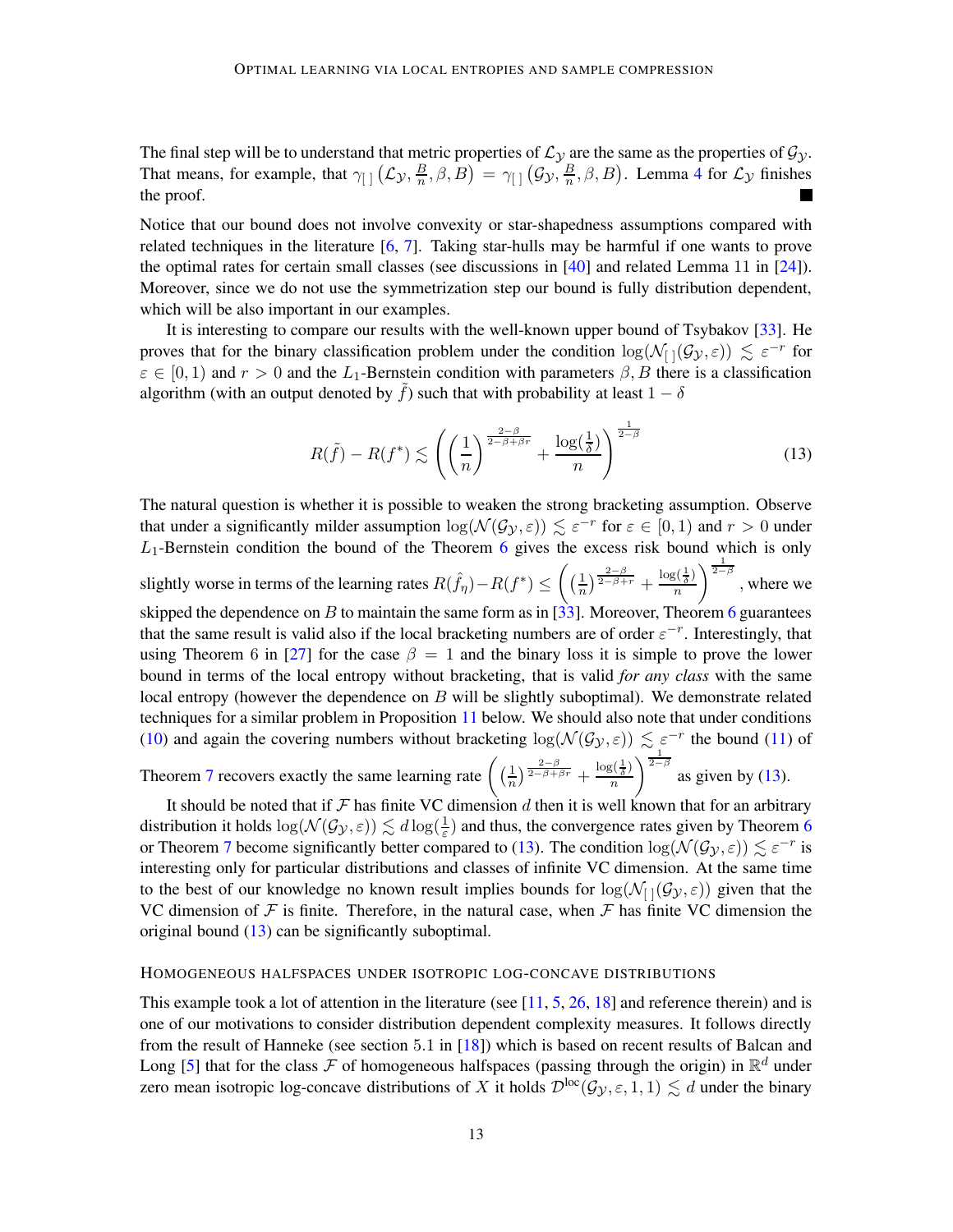loss. Here we also used formula [8](#page-9-0) to relate the loss class to the initial class  $\mathcal F$ . Therefore, Theorem [7](#page-10-2) gives under the  $L_1$ -Bernstein condition and the condition [\(10\)](#page-10-0) a rate

<span id="page-13-1"></span>
$$
R(\hat{f}_{\eta}) - R(f^*) \lesssim \left(\frac{Bd}{n} + \frac{B\log\left(\frac{1}{\delta}\right)}{n}\right)^{\frac{1}{2-\beta}}.\tag{14}
$$

Previously, for ERM over the net this result was provided [\[11](#page-22-6)] only in the simplest realizable case (in particular, for this case  $\beta = B = 1$  and the condition [\(10\)](#page-10-0) holds) and the learning rate of [14](#page-13-1) is strongly better than the rate<sup>[1](#page-13-2)</sup> implied by the recent Theorem 19 in [\[18\]](#page-23-12) under general B and β, which itself is the best known bound so far. Moreover, in case when  $β = 1$  our bound is  $R(\hat{f}_{\eta}) - R(f^*) \leq \frac{Bd}{n} + \frac{B\log(\frac{1}{\delta})}{n}$  $\frac{\partial \mathcal{L}(\delta)}{n}$  and we prove a B dependent matching lower bound, showing that the complexity term  $\frac{Bd}{n}$  can not be avoided (previously the lower bound was provided only in the realizable case  $[5, 26]$  $[5, 26]$ ). The important component of the analysis is that the proof of the lower bound is based on the *local entropy*. So, for this specific problem the learning rates are *fully determined* by this complexity measure.

Proposition 11 (Lower bound for log-concave distributions) *Consider the problem of learning the class* F *of homogeneous halfspaces in* R <sup>d</sup> *with the binary loss. Let* ˜f *be an output of any learning algorithm. Then for any*  $B \leq \sqrt{\frac{n}{d}}$  *there exists a distribution*  $P_{X,Y}$ *, such that the excess loss class*  $\mathcal{L}_{\mathcal{Y}}$  *is* (1, B)*-Bernstein,*  $P_X$  *is a zero mean isotropic log-concave distribution and* 

<span id="page-13-0"></span>
$$
\mathbb{E}(R(\tilde{f}) - R(f^*)) \gtrsim \frac{Bd}{n}.
$$

**Proof** We mentioned that the lower bounds, based on local entropies are well known. Thus, one may simply use standard techniques from the literature. Our proof is based on the proof of Theorem 6 in Massart and Nédélec  $[27]$ , which is based itself on the application of Birge's Lemma. Let  $h \in [0, 1]$ . We assume that X has a uniform distribution on the unit ball, which is a zero mean isotropic log-concave distribution [\[5\]](#page-22-14). Given  $f \in \mathcal{F}$  the distribution of  $Y|X$  will be defined as follows:  $P_{Y=1|X}^{f} = \frac{1+f(X)h}{2}$  $\frac{(\Lambda)h}{2}$ . It is known [\[27\]](#page-23-3) that for this particular distribution of  $Y|X$  the class  $\mathcal{L}_{\mathcal{Y}}$  is  $(1, \frac{1}{h}$  $\frac{1}{h}$ )-Bernstein for any choice of  $P_X$ , moreover the problem is well-specified, which means sign( $\mathbb{E}[Y|X]$ )  $\in \mathcal{F}$ . This will in particular mean that  $R(\tilde{f}) - R(f^*) \geq 0$ . Given  $\varepsilon = \varepsilon_d \in [0,1]$  we want to construct a set  $\mathcal{F}' \subset \mathcal{F}$ , such that this set is a  $\varepsilon$ -packing of  $\mathcal F$  intersected with the  $L_1(P)$ ball or radius  $2\varepsilon$ .

It holds sup sup  $\log(N(\mathcal{F} \cap \mathcal{B}_{L_1}(f, 2\varepsilon), \varepsilon)) \gtrsim d$ , since otherwise in the realizable case our ε $\in [0,1]$   $f \in \mathcal{F}$ upper bound will contradict the lower bound [\[26](#page-23-11)]. However, from the symmetry of the unit ball and

the fact that we have a uniform distribution it easily follows that for any  $\varepsilon \in [0,1]$  and any  $f \in \mathcal{F}$  it holds  $\log(N(\mathcal{F} \cap \mathcal{B}_{L_1}(f, 2\varepsilon), \varepsilon)) \gtrsim d$ . Following the lines of Theorem 6 we have that if  $\varepsilon \in [0, 1]$ and  $8n\frac{h^2}{1}$  $\frac{h^2}{1-h}\varepsilon \leq 0.71 \log(|\mathcal{F}'|)$ , then  $\inf_{\tilde{\varepsilon}}$  $\tilde{f}$ sup f <sup>∗</sup>∈F  $\mathbb{E}(R(\tilde{f}) - R(f^*)) \geq \frac{0.29 \varepsilon h}{4}$  $\frac{d\theta \in h}{4}$ . But since  $\log(|\mathcal{F}'|) \gtrsim d$ choosing  $\varepsilon \simeq \frac{d(1-h)}{nh^2}$  we have  $\inf_{\tilde{f}}$ sup f <sup>∗</sup>∈F  $\mathbb{E}(R(\tilde{f}) - R(f^*)) \gtrsim \frac{d(1-h)}{nh}$ , provided that  $\varepsilon \leq 1$ . The last condition holds if  $h \gtrsim \sqrt{\frac{d}{n}}$  $\frac{d}{n}$ . Combination of this bound with the lower bound  $\frac{d}{n}$  for the realizable

<span id="page-13-2"></span><sup>1.</sup> Interestingly, that this previous bound is based on a different technique and obtained via a different  $P_X$ -dependent learning algorithm (taking its roots in the theory of active learning) and the condition [\(10\)](#page-10-0) is not required there.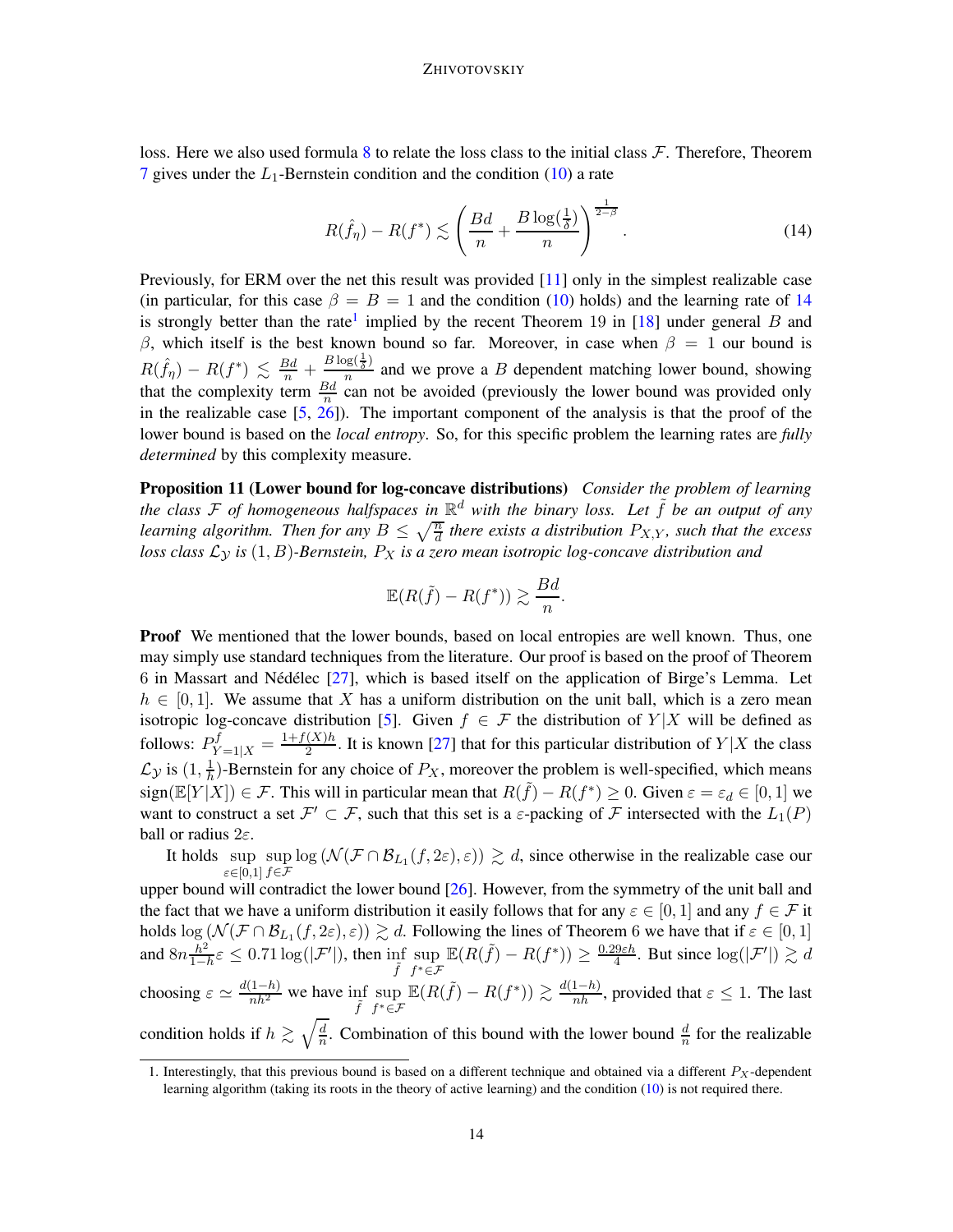case [\[26](#page-23-11)] gives the bound of order  $\frac{d}{nh}$ . Finally, we set  $h = \frac{1}{B}$  $\frac{1}{B}$ .

#### NON-EXACT ORACLE INEQUALITIES IN AGGREGATION THEORY

The following example is an instructive corollary of our results. The non-exact oracle inequalities are the upper bounds on  $R(\hat{f}) - (1 + a)R(f^*)$  for some  $a > 0$ . It is known, that this  $1 + a$ term instead of 1 allows one to obtain under mild conditions the same rates as if the Bernstein condition for  $\mathcal{L}_{\gamma}$  holds true. As noted by Lecué [\[21](#page-23-7)] shifted processes are sufficient for proving this kind of results. Via simple calculations, one can prove (see [\[21](#page-23-7)]) that for any ERM  $\hat{f}$  it holds  $R(\hat{f}) - (1+2c)R(f^*) \leq \sup$  $g$ ∈ ${\cal G}_{{\cal Y}}$  $(Pg - (1 + c)P_n g) + (1+c) \sup$  $g$ ∈ ${\cal G}_{{\cal Y}}$  $\left(P_n g - \frac{1+2c}{1+c}\right)$  $\frac{1+2c}{1+c}Pg\Big)$  , where as before  $\mathcal{G}_{\mathcal{Y}}$  is a loss class. However, our approach to bound these processes is different: namely using our Lemma [4](#page-4-1) and an easily obtainable generalization of this bound for sup  $g$ ∈ $\mathcal{G}_\mathcal{Y}$  $\left(P_n g - \frac{1+2c}{1+c}\right)$  $\frac{1+2c}{1+c}Pg$ ). The key point here is that to apply this Lemma we need a condition [\(2\)](#page-2-0) not for the excess loss class  $\mathcal{L}_y$  but for the loss class  $\mathcal{G}_v$  which holds trivially for bounded losses. Thus, for any loss bounded by 1 it holds (for example for  $a = 1$ ) with probability at least  $1 - \delta$  that for any ERM  $f$ :

$$
R(\hat{f}) - 2R(f^*) \lesssim \gamma_{\text{r}} \left( \mathcal{G}_{\mathcal{Y}} \cup \{0\}, \frac{1}{n}, 1, 1 \right) + \frac{\log(\frac{1}{\delta})}{n}.\tag{15}
$$

 $\blacksquare$ 

An instructive case is when  $R(f^*)$  is small and is of an order of the right hand side. In this case we have the same guaranties on the excess risk of ERM as if the condition [\(2\)](#page-2-0) with parameters  $B = 1, \beta = 1$  holds true for  $\mathcal{L}_{\mathcal{V}}$ . Previously in the literature special aggregation procedures were used to obtain related bounds in this regime (see, for example, Theorem 5 in [\[31\]](#page-23-4)).

#### LOCAL  $L_2(P)$  entropies in well-specified regression models

So far we discussed only  $L_1(P)$  entropies. However, for nonpaprametric classes and the square loss the analysis is usually performed under  $L_2(P)$ . At first we simply adapt our notation to  $L_2(P)$  case. We use a short notation

$$
\mathcal{D}_{L_2}^{\rm loc}(\mathcal{G},\varepsilon)=\sup_{\gamma\geq\varepsilon}\sup_{g\in\mathcal{G}}\log\left(\mathcal{N}_{L_2}(\mathcal{G}\cap\mathcal{B}_{L_2}(g,2\gamma),\gamma)\right),
$$

where  $\mathcal{N}_{L_2}$  denotes the covering number with respect to  $L_2(P)$  norm. Finally,

$$
\zeta(\mathcal{G},k) = \inf \{ \varepsilon > 0 : k\mathcal{D}_{L_2}^{\text{loc}}(\mathcal{G},\varepsilon) \le \varepsilon^2 \}
$$

<span id="page-14-0"></span>Proposition 12 *Consider the well-specified bounded regression model with the square loss as defined above. Given*  $\eta \in [0,1]$  *we choose*  $f_1, \ldots, f_{N_\eta} \in \mathcal{F}$  *that form a minimal*  $\eta$ -cover of  $\mathcal{F}$  *with respect to*  $L_2(P)$ *. Define*  $\hat{f}_\eta = \argmin$  $f \in \{f_1, ..., f_{N_{\eta}}\}$  $R_n(f)$ *. Then if*  $\eta \simeq \zeta \left( \mathcal{F}, \frac{1}{n} \right)$  $\frac{1}{n}\big)+\sqrt{\frac{\log(\frac{1}{\delta})}{n}}$  $\frac{\partial \overline{\delta}}{\partial n}$ , then with *probability at least*  $1 - \delta$  *it holds* 

$$
R(\hat{f}_{\eta}) - R(f^*) \lesssim \left(\zeta\left(\mathcal{F}, \frac{1}{n}\right)\right)^2 + \frac{\log(\frac{1}{\delta})}{n}.
$$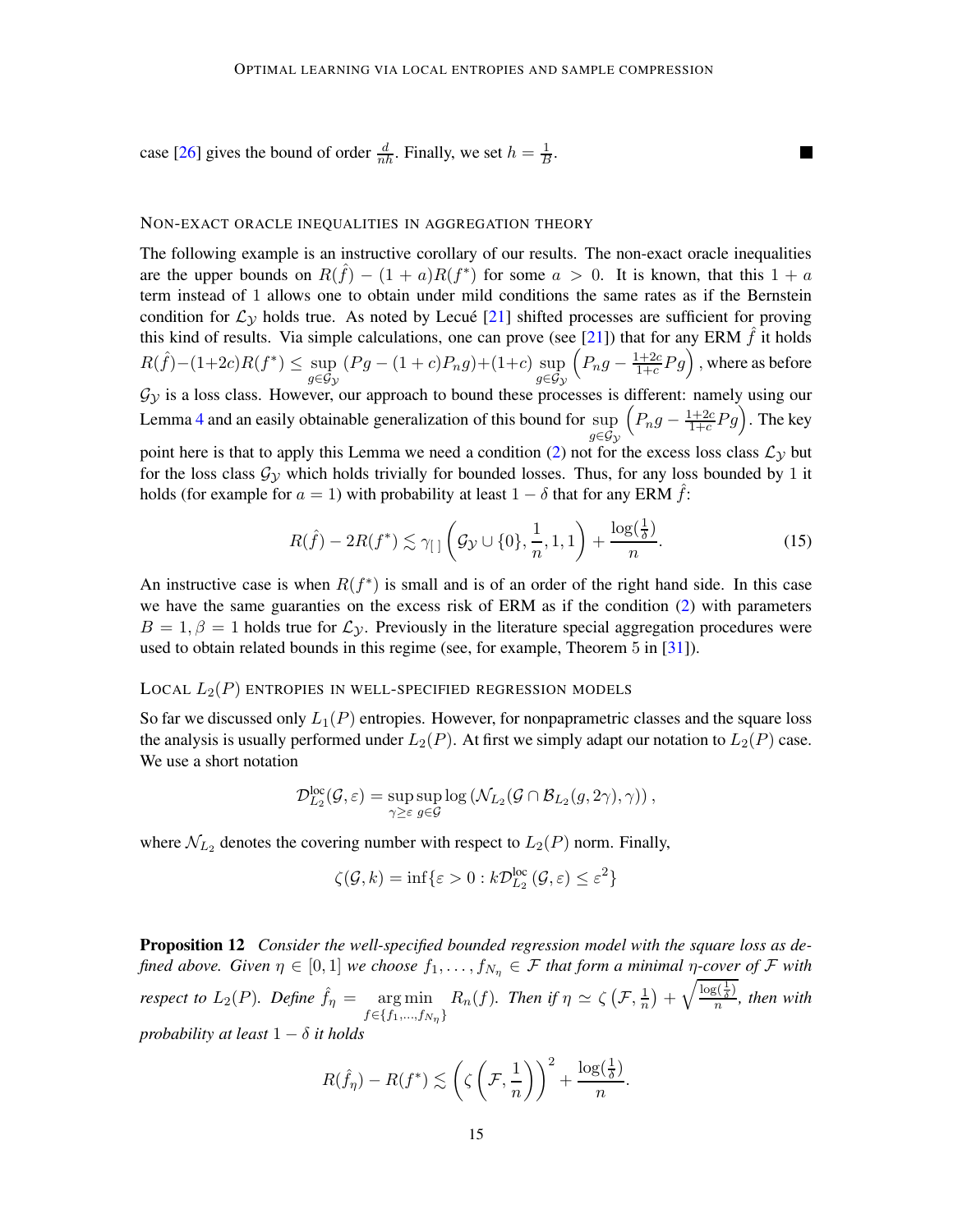Previously realted rates were obtained via global empirical entropies in [\[31\]](#page-23-4) using so-called *skeleton aggregation* or *aggregation of leaders* procedures. However, in our special case a simpler proper (taking its values in  $\mathcal F$ ) procedure is used and our complexity measure is localized. We also note that almost the same  $L_2(P)$ -based local entropy (see Theorem 4.5 in [\[29](#page-23-6)]) appears in general minimax lower bound in the unbounded case for convex  $F$ . Finally, our result (still special to this wellspecified case) is valid even for very expressive nonparametric classes with  $\log(N_{L_2}(\mathcal{F}, \varepsilon)) \simeq \varepsilon^{-r}$ , for  $r > 2$  and does not require the convexity or the star-shapedness of F or  $\mathcal{L}_y$ .

**Proof** [of Proposition [12\]](#page-14-0) It is known, that in our case for  $g \in \mathcal{G}_Y$  it holds  $Pg = ||f - f^*||^2_{L_2(P)}$ (see, e.g., [\[31\]](#page-23-4)), where f is the function corresponding to g. For every  $g_1, g_2 \in \mathcal{G}_Y$  it holds

$$
||g_1 - g_2||_{L_2(P)} = \sqrt{P((f_1(X) - Y)^2 - (f_2(X) - Y)^2)^2}
$$
  
\n
$$
\leq 2\sqrt{P((f_1(X) - f_2(X))^2)}
$$
  
\n
$$
= 2||f_1 - f_2||_{L_2(P)}.
$$

We repeat the lines and use the same notation as in Theorem [6.](#page-8-0) We have

$$
R(\hat{f}_{\eta}) - R(f^*)
$$
  
\n
$$
\leq \sup_{g \in \{g_1, \dots, g_{N_{\eta}}\}} (Pg - (1+c)P_n g) + (1+c)(R_n(f_{\eta}^*) - R_n(f^*)),
$$

Notice that for  $g \in \mathcal{L}_{\mathcal{Y}}$  the Bernstein condition holds since  $Pg^2 = P((f(X) - Y)^2 - (f^*(X) - Y)^2)$  $(Y)^2)^2 \leq 4P(f(X) - f^*(X))^2 = 4Pg$ . Next we understand that  $g_1, \ldots, g_{N_{\eta}}$  form a  $2\eta$ -cover of  $\mathcal{L}_\mathcal{Y}$ (since it holds  $||g_1 - g_2||_{L_2(P)} \le 2||f_1 - f_2||_{L_2(P)}$ ). Now we repeat the lines of the proof of Lemma [4,](#page-4-1) but now with respect to  $L_2(P)$  distance. In what follows we emphasize only the differences compared to the proof of Lemma [4.](#page-4-1) We define  $\mathcal{G}_\eta = \{0, g_1, \dots, g_{N_\eta}\}, \mathcal{G}_0 = \mathcal{G}_\eta \cap \mathcal{B}_{L_2}(0, 4\eta)$  and  $\mathcal{G}_1 = \{0\} \cup (\mathcal{G}_\eta \setminus \mathcal{B}_{L_2}(0, 4\eta))$ . By adding the zero function (which corresponds to  $f^* \in \mathcal{F}$ ) our covering numbers are changing by a small constant factor. Now

$$
\sup_{g \in \mathcal{G}_{\eta}} (Pp[g] - (1+c)P_n p[g]) \leq \sup_{g \in \mathcal{G}_0} (Pg - (1+c)P_n g) + \sup_{g \in \mathcal{G}_1} (Pg - (1+c)P_n g).
$$

As before we analyze these terms one by one. Using Bernstein inequality we have that for  $g \in \mathcal{G}_\eta$ it holds  $P\left(Pg-P_n g> \frac{cPg}{1+c}\right)\leq \exp\left(-\frac{nc^2Pg}{32(1+c)}\right)$  $\frac{nc^2Pg}{32(1+c)^2}$ . However, since  $Pg^2 \leq 4Pg$  we have under  $\sqrt{Pg^2} \geq 2^j\eta$ 2

$$
P\left(Pg - P_n g > \frac{cPg}{1+c}\right) \le \exp\left(-\frac{nc^2 2^{2j} \eta^2}{128(1+c)^2}\right)
$$

.

Next we have to control the size of the subset of  $\mathcal{G}_{\eta}$  consisting of functions with  $2^j \eta \leq \sqrt{P g^2} \leq$  $2^{j+1}\eta$ . Using our relation  $||g_1 - g_2||_{L_2(P)} \leq 2||f_1 - f_2||_{L_2(P)}$  it is straightforward to show that we may control the sizes of these sets by the corresponding subsets of  $\mathcal{F} - f^*$ . Thus, as is in the proof of Lemma [4](#page-4-1) we show that for a fixed c if  $n \gtrsim \frac{\mathcal{D}_{L_2}^{\text{loc}}(\mathcal{F}, \eta)}{n^2}$  $\frac{1}{2}(\mathcal{F},\eta)$  +  $\frac{\log(\frac{1}{\delta})}{\eta^2}$  $\frac{8(\frac{2}{\delta})}{\eta^2}$  we have with probability at least  $1-\delta/3$ that sup  $_{g\in {\cal G}_1}$  $(Pg-(1+c)P_ng) = 0$ . Finally, we analyze sup  $_{g\in\mathcal{G}_0}$  $(Pg-(1+c)P_ng)$ . And as before, we have

 $P(Pg-P_n g\geq \eta^2) \leq \exp\left(-\frac{nc\eta^2}{32(1+\epsilon)}\right)$  $\frac{nc\eta^2}{32(1+c)^2}$ ). And given  $n \gtrsim \frac{\mathcal{D}_{L_2}^{\text{loc}}(\mathcal{F},\eta)}{\eta^2}$  $\frac{\rho_1(\mathcal{F},\eta)}{\eta^2} + \frac{\log(\frac{1}{\delta})}{\eta^2}$  $\frac{B(\delta)}{\eta^2}$  we have with probability at least  $1 - \delta/3$  that  $\sup (Pg - (1+c)P_ng) \leq \eta^2$ . Finally, since  $0 \leq R(f_\eta^*) - R(f^*) \leq \eta^2 \leq 1$  $q ∈ G_1$ 

$$
P(R_n(f_{\eta}^*) - R_n(f^*) \ge R(f_{\eta}^*) - R(f^*) + \eta^2) \le \exp\left(-\frac{n\eta^2}{16}\right)
$$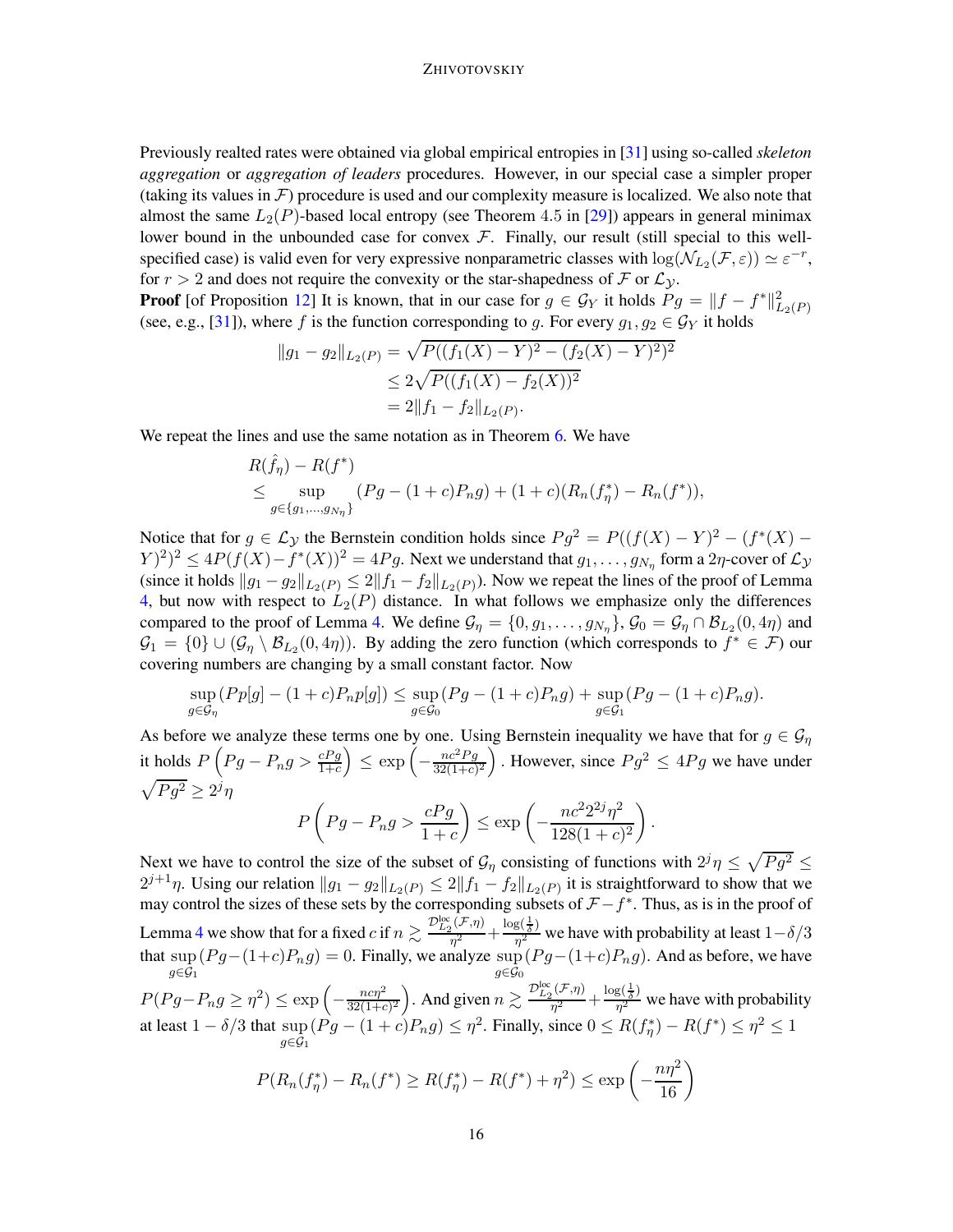and given  $n \gtrsim \frac{\log(\frac{1}{\delta})}{n^2}$  $\frac{8(\bar{x})}{\eta^2}$  the last probability is upper bounded by  $\delta/3$ . The proof finishes as before.

## <span id="page-16-0"></span>6. Stability and sample compression schemes

Nevertheless, the approach based on the analysis of ERM and related learning algorithms is not a panacea. In some cases, related techniques will not provide tight learning rates. One of the simplest examples is the classification when no assumptions are made about the noise (see the related discussions in [\[40\]](#page-24-1)). Another simple model is the realizable case classification, defined above. The optimal risk bound in this case is known to be  $\frac{d}{n} + \frac{\log(\frac{1}{\delta})}{n}$  $\frac{s(\frac{1}{\delta})}{n}$  [\[19](#page-23-13), [20](#page-23-14)], where d is a VC dimension of the class. However, the principles behind this optimal rate are not well understood. Clearly, it is not a uniform convergence principle since *some ERMs are known to be suboptimal for this problem* [\[4](#page-22-15)]. Namely, the achieve exactly  $\frac{d \log(\frac{n}{d})}{n} + \frac{\log(\frac{1}{\delta})}{n}$  $\frac{\sqrt{5}}{n}$  rate in some cases. Moreover, since the local entropies are related to the uniform convergence rates, they do not appear in minimax lower bounds (in general introduced fixed points of local entropies are known to be of order greater than  $\frac{d}{n}$  for some distributions [\[17](#page-22-5)]).

There are two other principles, that guarantee generalization: *sample compression* and *stability*. At first, we give several formal definitions.

Definition 13 (Sample compression schemes [\[14](#page-22-7)]) *Define the sequence of permutation invariant functions*  $\kappa_n : (\mathcal{X} \times \mathcal{Y})^n \to \bigcup_{i=1}^k (\mathcal{X} \times \mathcal{Y})^i$ . These are compression functions. The reconstruction *function*  $\rho$  :  $\cup_{i=1}^k (\mathcal{X} \times \mathcal{Y})^i$   $\to \mathcal{Y}^{\mathcal{X}}$ . Functions  $\kappa_n$  and  $\rho$  define a sample compression scheme *of size* k if for any  $n \in \mathbb{N}$  and  $f \in \mathcal{F}$  and any sample  $(x_i, f(x_i))_{i=1}^n \in (\mathcal{X} \times \mathcal{Y})^n$  it holds  $\kappa_n((x_i,f(x_i))_{i=1}^n) \subseteq (x_i,f(x_i))_{i=1}^n$  and denoting  $\hat{f} = \rho(\kappa_n((x_i,f(x_i))_{i=1}^n))$  we have  $f(x_i) =$  $\hat{f}(x_i)$ *, for all*  $i = 1, \ldots, n$ *.* 

A state of the art result for the generalization ability of sample compression schemes is the following.

Lemma 14 (Floyd and Warmuth [\[14](#page-22-7)]) *Assume that* ρ *is a reconstruction function of some sample compression scheme of size k.* Given f and any *i.i.d.* sample  $(X_i, f(X_i))_{i=1}^n$  it holds with *probability at least*  $1 - \delta$  *simultaneously for all sets*  $A \subset (X_i, f(X_i))_{i=1}^n$  *with*  $|A| \leq k$  *and with the property that*  $(\rho(A))(X_i) = f(X_i)$  *for*  $i = 1, \ldots, n$ 

<span id="page-16-1"></span>
$$
P((\rho(A))(X) \neq f(X)) \leq \frac{k \log(\frac{en}{k})}{n-k} + \frac{\log(\frac{1}{\delta})}{n-k}.
$$
\n(16)

An existence of sample compression schemes of size  $O(d)$  is a well known open problem [\[14](#page-22-7)]. However, even if we are able to construct a sample compression scheme of size  $O(d)$  it is known [\[14](#page-22-7)] (see the discussion after their Theorem 6) that the rate  $\frac{d \log(\frac{n}{d})}{n} + \frac{\log(\frac{1}{\delta})}{n}$  $\frac{\partial (\overline{\delta})}{\partial n}$  as stated by [16](#page-16-1) can not be improved for some compression schemes. Simultaneously, ERM bounds based on the local empirical entropies *are always not worse* [\[40\]](#page-24-1). Thus, in our framework in terms of general statistical performance sample compression schemes *are not preferable* to ERM over the class F. However, under natural assumptions the sample compression schemes are approaching minimax optimal rates.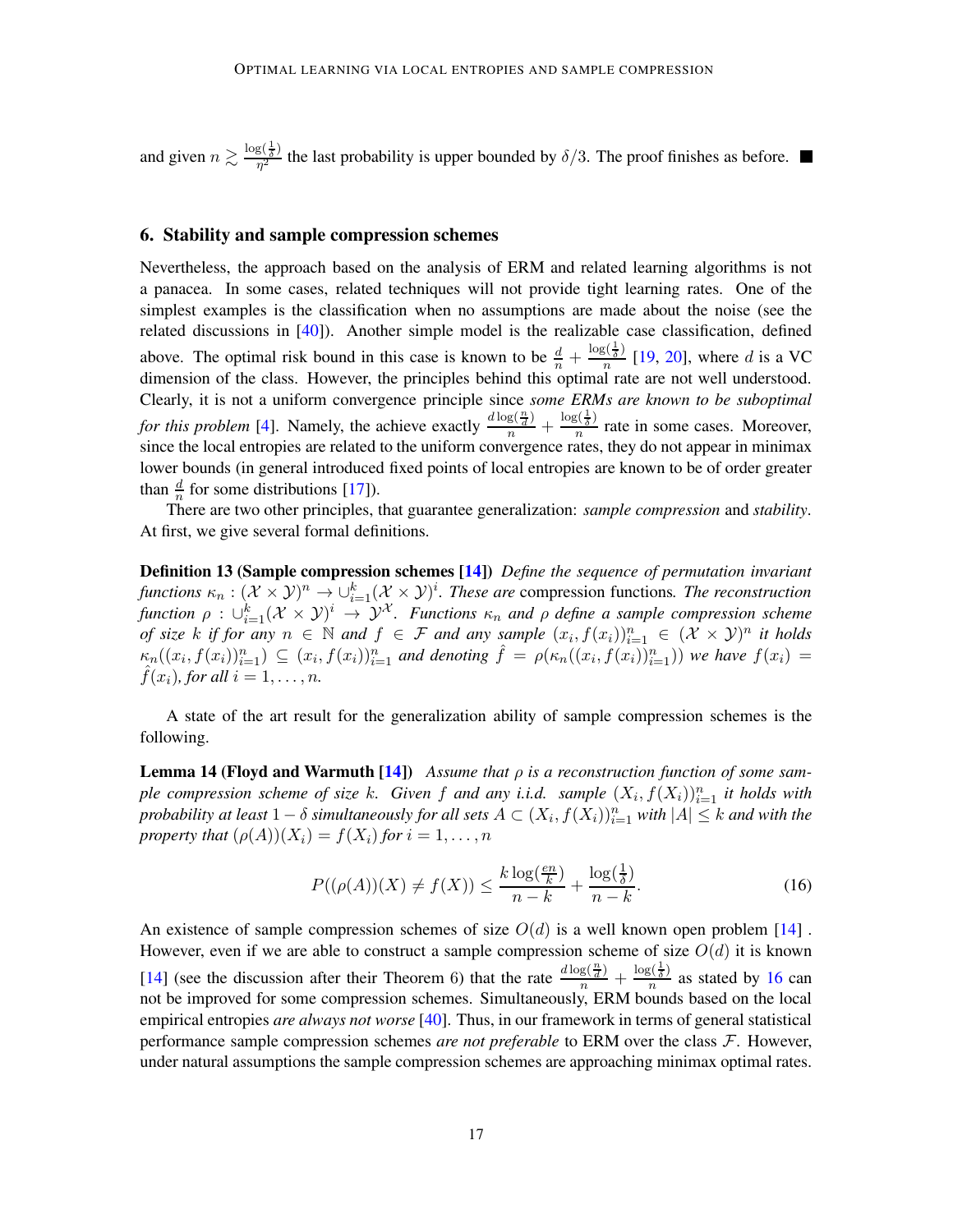**Definition 15 (Stable compression scheme)** *A sample compression scheme*  $(\kappa_n, \rho)$  *is stable iff for arbitrary*  $n, f \in \mathcal{F}$ , sample  $(x_i, f(x_i))_{i=1}^n \in (\mathcal{X} \times \mathcal{Y})^n$  and any  $(x, y) \in (x_i, f(x_i))_{i=1}^n \setminus$  $\kappa_n((x_i, f(x_i))_{i=1}^n)$  *it holds*  $\kappa_{n-1}((x_i, f(x_i))_{i=1}^n \setminus (x, y)) = \kappa_n((x_i, f(x_i))_{i=1}^n)$ .

This means that removing an element that is not in the compression set never changes the compression set of the subsample. The next general definition is motivated by the similar property, analyzed for the spans of intersection-closed classes [\[4](#page-22-15)].

**Definition 16 (Homogeneous compression scheme)** *A stable sample compression scheme*  $(\kappa_n, \rho)$ *is homogeneous iff for arbitrary*  $n, f \in \mathcal{F}$ , sample  $(x_i, f(x_i))_{i=1}^n \in (\mathcal{X} \times \mathcal{Y})^n$  and any  $(x, y) \in$  $\kappa_n((x_i, f(x_i))_{i=1}^n$  it holds  $\kappa_n((x_i, f(x_i))_{i=1}^n) \setminus (x, y) \subseteq \kappa_{n-1}((x_i, f(x_i))_{i=1}^n \setminus (x, y)).$ 

Homogeneous compression schemes are stable compression schemes with the property that removing an element  $(x, y)$  that is *inside the compression set*  $\kappa_n((x_i, f(x_i))_{i=1}^n$  leaves the remaining compression elements inside the new compression set  $\kappa_{n-1}((x_i, f(x_i))_{i=1}^n \setminus (x, y))$ . As we already mentioned, they are naturally presented by several intersection-closed classes [\[4\]](#page-22-15).

**Theorem 17** *For a stable compression scheme*  $(\kappa_n, \rho)$  *of size k it holds with probability at least* 1 − δ *over the learning sample*

<span id="page-17-2"></span>
$$
\mathbb{E}R(\hat{f}) \leq \frac{k}{n+1}, \quad R(\hat{f}) \lesssim \frac{k \log(\frac{1}{\delta})}{n},
$$

where  $\hat{f} = \rho(\kappa_n((X_i, Y_i)_{i=1}^n))$ *. Moreover, if the function*  $\rho$  *takes its values in the class of VC dimension*  $d \leq k$ , then there exists an efficient<sup>[2](#page-17-0)</sup> modification of our sample compression scheme *(with an output denoted by*  $\hat{g}$ *) that gives* 

<span id="page-17-1"></span>
$$
R(\hat{g}) \lesssim \frac{k \log(k)}{n} + \frac{\log(\frac{1}{\delta})}{n}.\tag{17}
$$

*If*  $(\kappa_n, \rho)$  *is also homogeneous, then* 

$$
R(\hat{f}) \lesssim \frac{k}{n} + \frac{\log(\frac{1}{\delta})}{n}.
$$

We describe the modification of the scheme which is used to obtain [17.](#page-17-1) Given a sample  $S$  of size 3n we denote  $S_{1/3}$ ,  $S_{2/3}$  the first n and 2n elements of the sample respectively. The modification of the compression scheme means that any point  $X$  is classified by a major vote of three functions obtained by the compression scheme applied on  $S_{1/3}$ ,  $S_{2/3}$ , S (analogous to a so-called  $L_2$  algorithm, introduced for general empirical risk minimizers in [\[32](#page-23-15)]).

**Proof** The in-expectation form of the bound is well-known. Under slightly different notation if follows from Lemma 2.2 in [\[20](#page-23-14)] or similar classic derivations in [\[36](#page-23-1)]. Now we continue with the proof in deviation. Given an i.i.d. sample  $(X_i, Y_i)_{i=1}^n$  we define  $\hat{f} = \rho(\kappa_n((X_i, Y_i)_{i=1}^n)$ . We proceed by using the method of moments. For any  $\varepsilon > 0$  and  $p \in \mathbb{N}$  using Markov inequality we have  $P(R(\hat{f}) \geq \varepsilon) \leq \frac{\mathbb{E}(R(\hat{f}))^p}{\varepsilon^p}$  $\frac{\epsilon(I)I}{\epsilon P}$ . Following the same trick as Auer and Ortner [\[4](#page-22-15)] (Theorem 4) we have that  $\mathbb{E}(R(\hat{f}))^p$  is equal to the expected probability that  $\hat{f}$  will be wrong on p independent samples.

<span id="page-17-0"></span><sup>2.</sup> Although we do not focus on computational issues, by efficiency we mean that to obtain this rate we would need to run the compression scheme exactly three times. This technique is based on the voting algorithm by Simon [\[32](#page-23-15)].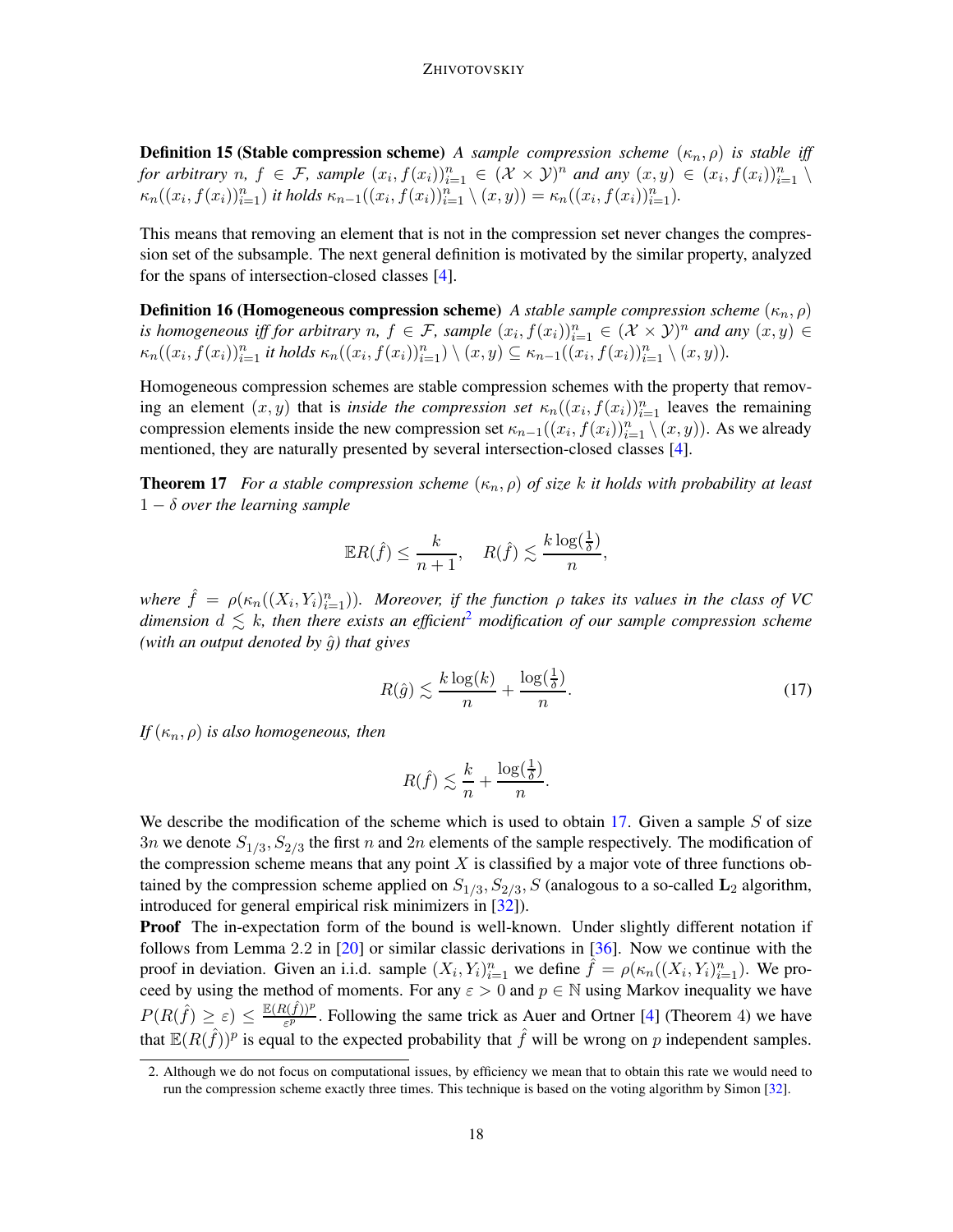Using the symmetrization argument, since all permutations of  $n + p$  independent points have the same distributions and our sample compression scheme is permutation invariant we upper bound  $\mathbb{E}(R(\hat{f}))^p$  $\frac{\psi(n,p)}{\varepsilon^p\binom{n+p}{p}}$ , where  $\psi(n,p)$  is maximum possible number of ways (given  $(X_i, Y_i)_{i=1}^{n+p}$ ) to choose p out of  $n + p$  points, such that  $\hat{f}$  calculated on the remaining n points misclassifies these p points.

Now we bound  $\psi(n, p)$  for stable sample compression schemes. We prove that  $\psi(n, p) \leq k^p$ . For  $\psi(n, 1)$  the only point that is not in the learning sample must be one of the points inside that compression set of the  $n + 1$  points, because otherwise,  $\hat{f}$  will correctly classify the remaining point. Thus,  $\psi(n, 1) \leq k$ . We do the similar argument for  $\psi(n, p)$  for general p. We will enumerate the points that are inside the wrongly classified subset one by one. We choose the first element that is in the compression set of the sample of  $n + p$  elements. This element is one of at most k possible. Otherwise, if none of the elements of this set is chosen into the wrongly classified set f will correctly classify the whole sample. After the first point is chosen we have a  $n + p - 1$ subsample having its own compression set of size at most  $k$ . At least one of its elements must be chosen in its compression set because otherwise,  $f$  will make at most one misclassification (namely, on the point that was removed on the first stage). And so on, we simply have  $\psi(n, p) \leq k^p$ . Thus, we have

$$
P(R(\hat{f}) \geq \varepsilon) \leq \frac{k^p}{\varepsilon^p \binom{n+p}{p}} \leq \frac{(kp)^p}{(\varepsilon n)^p}.
$$

We are interested in two values of p. The first one is  $p = k$ . Denoting  $\delta = \frac{(k^2)^k}{(sn)^k}$  $\frac{(\kappa^2)^n}{(\varepsilon n)^k}$  we have that with probability at least  $1 - \delta$  it holds

<span id="page-18-1"></span>
$$
R(\hat{f}) \le \frac{k^2}{n\delta^{\frac{1}{k}}}.\tag{18}
$$

The second value is  $p = \lceil \log(\frac{1}{\delta}) \rceil$ . For  $\varepsilon = \frac{ed \log(\frac{1}{\delta})}{n}$  we have that with probability at least  $1 - \delta$  it holds  $R(\hat{f}) \leq \frac{ed \log(\frac{1}{\delta})}{n}$  $\frac{\sqrt{8}(\overline{\delta})}{n}$ , so the first claim of the theorem is established.

Now we prove the bound for the modified algorithm [17.](#page-17-1) Without loss of generality we assume that we are given the sample S of size  $3n$  and define  $S_{1/3}$ ,  $S_{2/3}$  to be the first n and  $2n$  elements of S respectively. We define  $\hat{f}_1 = \rho(\kappa_n(S_{1/3}))$ ,  $\hat{f}_2 = \rho(\kappa_{2n}(S_{2/3}))$  and  $\hat{f}_3 = \rho(\kappa_{3n}(S))$  and  $\hat{g}$  to be the major voting over  $\hat{f}_1, \hat{f}_2, \hat{f}_3$ , namely  $\hat{g} = \text{sign}(\hat{f}_1 + \hat{f}_2 + \hat{f}_3)$ . We also denote  $E_i = \{x \in \mathcal{X} :$  $\hat{f}_i(x) \neq f^*(x)$ . Using the same technique as in the proof of Theorem 5 in [\[32\]](#page-23-15) we have  $P(\hat{g}(X) \neq \hat{f}(X))$  $f^*(X)$ )  $\leq 3 \max_{1 \leq i < j \leq 3} P(E_i \cap E_j)$ . So it is sufficient to control  $P(E_i \cap E_j)$ , as the proof will be the same. We choose without loss of generality  $E_1$  and  $E_2$ . We have  $P(E_1 \cap E_2) = P(E_2|E_1)P(E_1)$ . We define  $N = \sum_{n=1}^{2n}$  $\sum_{i=n+1} 1[X_i \in E_1]$ . Conditionally on  $S_{1/3}$  the random variable N is binomial with mean  $nP(E_1)$ . Moreover,  $(X_i, Y_i)$  for  $i \in n+1, \ldots, 2n$  with  $X_i \in E_1$  (that are the elements in  $S_{\frac{2}{3}} \cap E_1$ ) are conditionally independent given  $S_{1/3}$ .

Now we want to prove that with probability at least  $1 - \delta$  it holds

<span id="page-18-0"></span>
$$
P(E_2|E_1) \lesssim \frac{k \log(N/k)}{N} + \frac{\log(\frac{1}{\delta})}{N}.
$$
\n(19)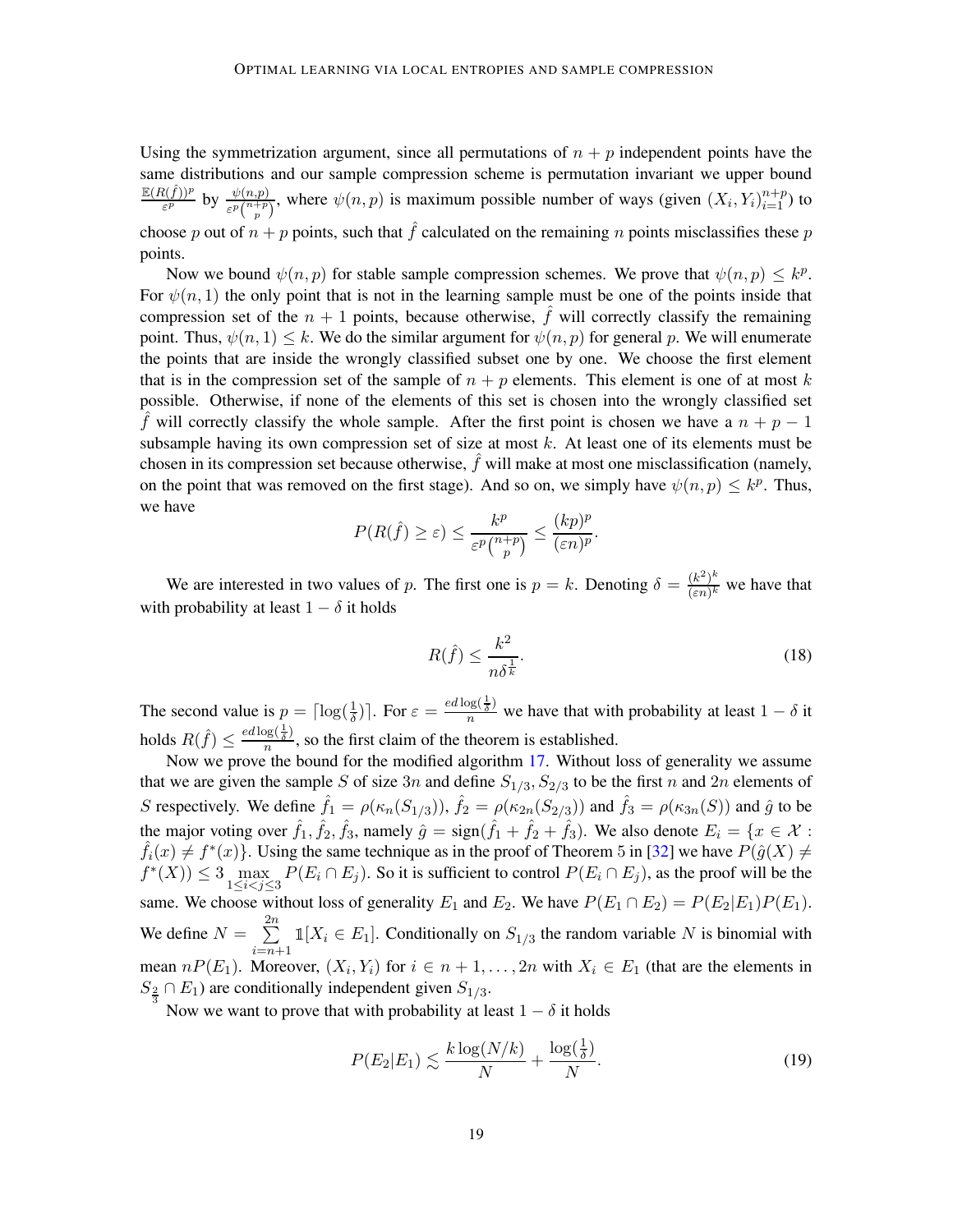To show this we notice that due to our assumption  $\rho$  outputs classifiers from the VC class  $\mathcal{F}'$  of dimension  $d \leq k$ . Thus, we may consider  $E_2$  as an error set of an empirical risk minimizer over  $\mathcal{F}'$ . Using Theorem 2 in [\[32](#page-23-15)] we have simultaneously for all empirical minimizers  $\hat{h}$  over  $\mathcal{F}'$  with respect to the sample  $S_{\frac{2}{3}}$  that with probability at least  $1 - \delta$  it holds  $P(E_2) \lesssim \frac{k \log(n/k)}{n} + \frac{\log(\frac{1}{\delta})}{n}$  $\frac{5(\delta)}{n}$ . Since the set of all empirical minimzers with respect to the sample  $S_{\frac{3}{3}}$  is the subset of the set of all empirical minimzers with respect to the sample  $S_{\frac{2}{3}} \cap E_1$ , applying the same Theorem 2 for the learning sample  $S_{\frac{2}{3}} \cap E_1$  (given  $S_{1/3}$ ) we obtain [19.](#page-18-0)

If  $P(E_1) \geq C(\frac{k \log k}{n} + \frac{\log(\frac{1}{\delta})}{n})$  $\frac{\partial \langle \overline{\delta} \rangle}{\partial n}$  for large enough C, then using Chernoff bound for N with probability at least  $1 - \delta$  we have  $N \geq \frac{1}{2}$  $\frac{1}{2}P(E_1)n$  and with probability at least  $1 - \delta$  we have  $N \leq 2P(E_1)n$ . If, otherwise,  $P(E_1) \leq C(\frac{k \log k}{n} + \frac{\log(\frac{1}{\delta})}{n})$  $\frac{\sqrt{5}}{n}$ ) then we have a desired bound since  $P(E_1 \cap E_2) \le P(E_1)$ . Finally, using monotonicity of  $\log(x)/x$  we have with probability at least  $1-3\delta$ 

$$
P(E_2|E_1)P(E_1) \lesssim \frac{k \log(P(E_1)n/k)}{n} + \frac{\log(\frac{1}{\delta})}{n}.
$$

Using [18](#page-18-1) we have with probability at least 1– $\delta$  over  $S_{1/3}$  that  $P(E_1) \lesssim \frac{k^2}{\epsilon^2}$  $\frac{k^2}{n\delta^{\frac{1}{k}}}$ . Thus, with probability at least  $1 - 4\delta$ 

$$
P(E_1 \cap E_2) \lesssim \frac{k \log(k/\delta^{\frac{1}{\delta}})}{n} + \frac{\log(\frac{1}{\delta})}{n} \lesssim \frac{k \log(k)}{n} + \frac{\log(\frac{1}{\delta})}{n}.
$$

The inequality [17](#page-17-1) follows. We should note that using the same technique we may continue refining the term  $k \log(k)$ . For example, in the proof we may use the above bound  $R(\hat{f}) \leq \frac{ed \log(\frac{1}{\delta})}{n}$  $\frac{\sqrt{8}(\overline{\delta})}{n}$  to simply obtain  $R(\hat{g}) \lesssim \frac{k(1 \vee \log(\log(\frac{1}{\delta})))}{n} + \frac{\log(\frac{1}{\delta})}{n}$  $\frac{\zeta(\frac{1}{\delta})}{n}$ . The term  $\log(\log(\frac{1}{\delta}))$  is small for any reasonable value of  $\delta$ .

Finally, we prove the statement for homogeneous sample compression schemes. We are gener-alizing the counting argument of Auer and Ortner [\[4\]](#page-22-15). As before we have to upper bound  $\psi(n, p)$ . Assume that all  $n + p$  elements are ordered and denote this sample by  $S_{n+p}$ . Consider a function  $\hat{f}$  that misclassifies exactly p elements and is constructed based on the remaining n elements. We denote this current learning sample of n elements by  $S_n$ . Consider the compression set of  $n + p$ points (that is  $\kappa_{n+p}(S)$ ) and choose the first element  $x_1$  (the first component of the pair  $(x_1, y_1)$ ) in it according to the order. For this element there are only two possibilities:

- 1. This element  $x_1$  is misclassified by  $\hat{f}$ . In this case we will encode this element by 1.
- 2. This element  $x_1$  is correctly classified by  $\hat{f}$ . In this case  $x_1$  is in the compression set of the learning sample of *n* elements. We will be encode this  $x_1$  by 0.

There are only two possible situations because a learning sample of  $n$  elements is the subset of the set of  $n + p$  elements and due to homogeneous property its compression set contains all elements from the intersection of  $S_n$  with  $\kappa(S_{n+p})$ , formally  $\kappa(S_{n+p}) \cap S_n \subseteq \kappa(S_n)$ . Then, since  $x_1$  is correctly classified we have  $x_1 \in S_n$  and thus  $x_1 \in \kappa(S_n)$ 

Now, after the first element  $x_1$  is chosen we proceed to the second element  $x_2$ . There are two options: if on the first step the element  $x_1$  was correctly classified by  $\hat{f}$  we choose the next element (according to the order) in  $\kappa_{n+p}(S_{n+p})$ . Otherwise, if  $x_1$  was misclassified we consider the set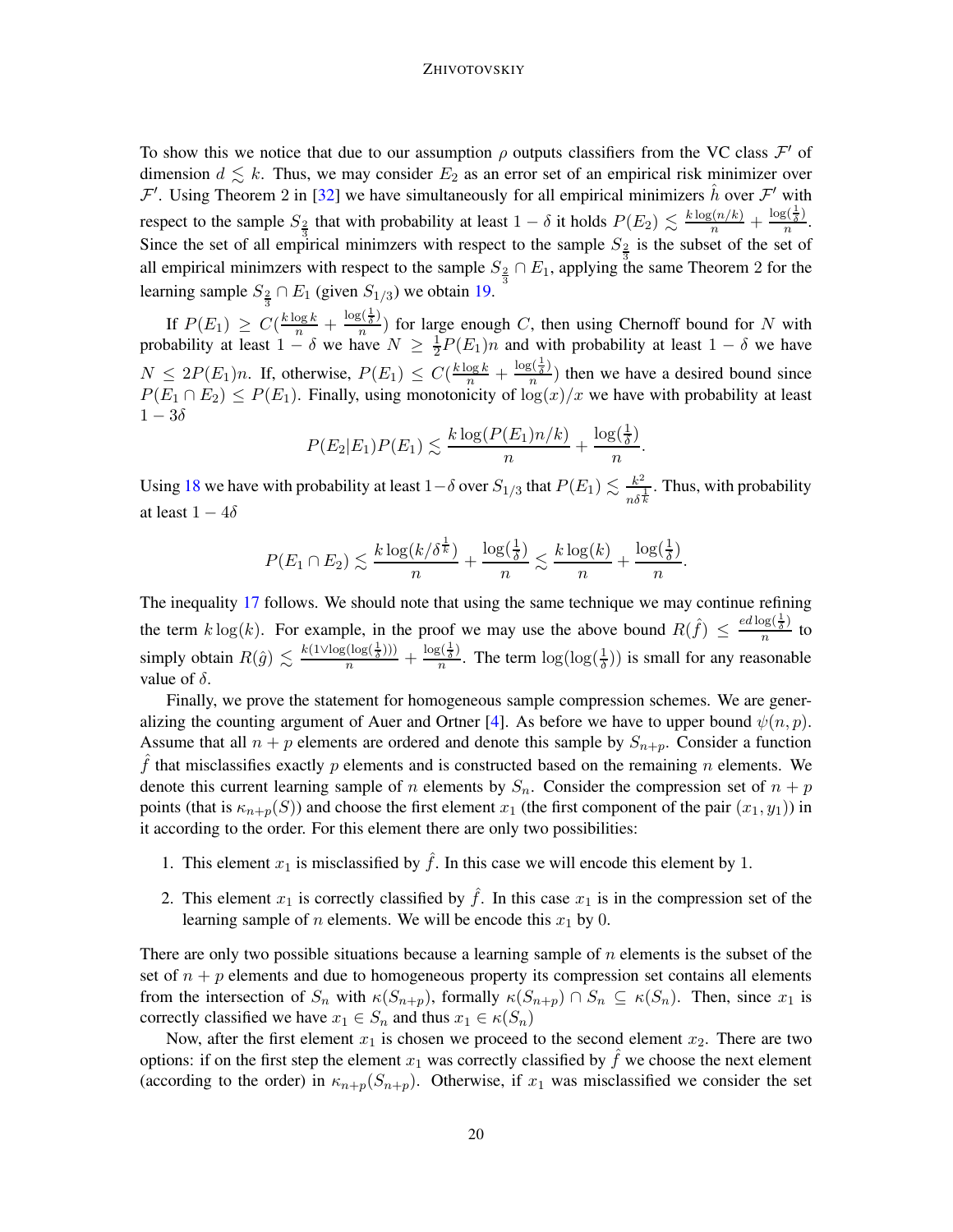$S_{n+p} \setminus x_1$  and its compression set  $\kappa_{n+p-1}(S_{n+p} \setminus x_1)$  and choose  $x_2$  from this compression set (once again according to the order).

As we had for the first element  $x_1$  we now have two options for  $x_2$  depending on whether f classifies  $x_2$  correctly or not. We encode  $x_2$  by 0 or 1 depending on this and proceed analogously for  $x_3$  as we did for  $x_2$ . Given  $\tilde{f}$ , after at most  $s \leq k + p$  steps we will encode the set of elements  $x_1, \ldots, x_s$  that consists of the set  $\kappa_n(S_n)$  and p misclassified elements. Finally, we easily observe that this encoding scheme relates a unique ordered sequence of at most  $k + p$  zeroes and ones for every  $\hat{f}$  that misclassifies exactly p elements and is constructed based on the remaining n elements. Since these classifiers make p errors there are at most  $\binom{k+p}{n}$  $p^{+p}$ ) of these ordered sequences. Thus,

$$
\psi(n,p) \leq {k+p \choose p}
$$
 and we have  $P(R(\hat{f}) \geq \varepsilon) \leq \frac{{k+p \choose k}}{\varepsilon^p {n+p \choose p}}$ . By choosing  $p = \lceil \log(\frac{1}{\delta}) \rceil$  we easily obtain that with probability at least  $1 - \delta$  we have  $R(\hat{f}) \leq \frac{ek}{\delta} + \frac{e \log(\frac{1}{\delta})}{\varepsilon}$ .

obtain that with probability at least  $1 - \delta$  we have  $R(\hat{f}) \leq \frac{ek}{n} + \frac{e \log(\frac{1}{\delta})}{n}$  $\frac{8\zeta\delta}{n}$ .

As a direct corollary of Theorem [17](#page-17-2) when the sample compression scheme is of size  $k = O(d)$ , where  $d$  is a VC dimension, homogeneous sample compression schemes have an optimal learning rate up to constant factors by matching the lower bound [\[13](#page-22-16)] and all stable sample compression schemes are optimal in expectation [\[36\]](#page-23-1) up to constant factors. The ideas behind these specific schemes appeared in some form previously in the literature. One of the first applications of sample compression schemes (before the initial general research [\[14](#page-22-7)]) appears in [\[36\]](#page-23-1). Vapnik and Chervonenkis implicitly used stability and sample compression arguments to prove in expectation bound for the hard margin SVM of order  $\frac{d}{n}$ , where d is a dimension. However, obtaining tight high probability results based on stability arguments is considered a difficult problem (see [\[12](#page-22-1), [9,](#page-22-8) [20](#page-23-14), [36](#page-23-1)] or the related open problem [\[37\]](#page-24-3)). Another trick which was used previously in the literature to obtain  $\frac{k \log(\frac{1}{\delta})}{n}$  $\frac{g(\frac{1}{\delta})}{n}$  bound given the  $\frac{k}{n}$  bound in expectation is the following [\[20](#page-23-14)]: one runs the algorithm  $\log(\frac{1}{\delta})$  times on independent samples of a certain size and chooses the best classifier based on a small independent test sample. However, further obtaining of inequalities like [17](#page-17-1) does not seem straightforward using this technique.

## Applications

IMPROVED HARD MARGIN SVM

Corollary 18 (Tight PAC bound for Halfspaces) *For the class* F *of linear halfspaces in the realizable case there exists a learning algorithm with polynomial running time and output denoted by f*, such that with probability at least  $1 - \delta$ 

<span id="page-20-0"></span>
$$
R(\hat{f}) \lesssim \frac{d \log(d)}{n} + \frac{\log(\frac{1}{\delta})}{n}.
$$
\n(20)

**Proof** At first we show that in the realizable case the separating hyperplane in  $\mathbb{R}^d$  constructed by the SVM defines a stable compression of size at most  $d + 1$ . This follows from the existence of the so-called *essential support vectors* (Chapter 14 in [\[36](#page-23-1)]). Taking into account that the VC dimension of this class if equal to  $d+1$  using Theorem [17](#page-17-1) we obtain  $\frac{d \log(\frac{1}{\delta})}{n}$  $\frac{g(\frac{1}{\delta})}{n}$  rate for SVM and  $\frac{d \log(d)}{n} + \frac{\log(\frac{1}{\delta})}{n}$ n for its modification. Finally, we observe that both SVM and its modification (voting over three SVMs) are algorithms with polynomial running time.

This bound is a direct corollary of our general result and almost matches the minimax lower bound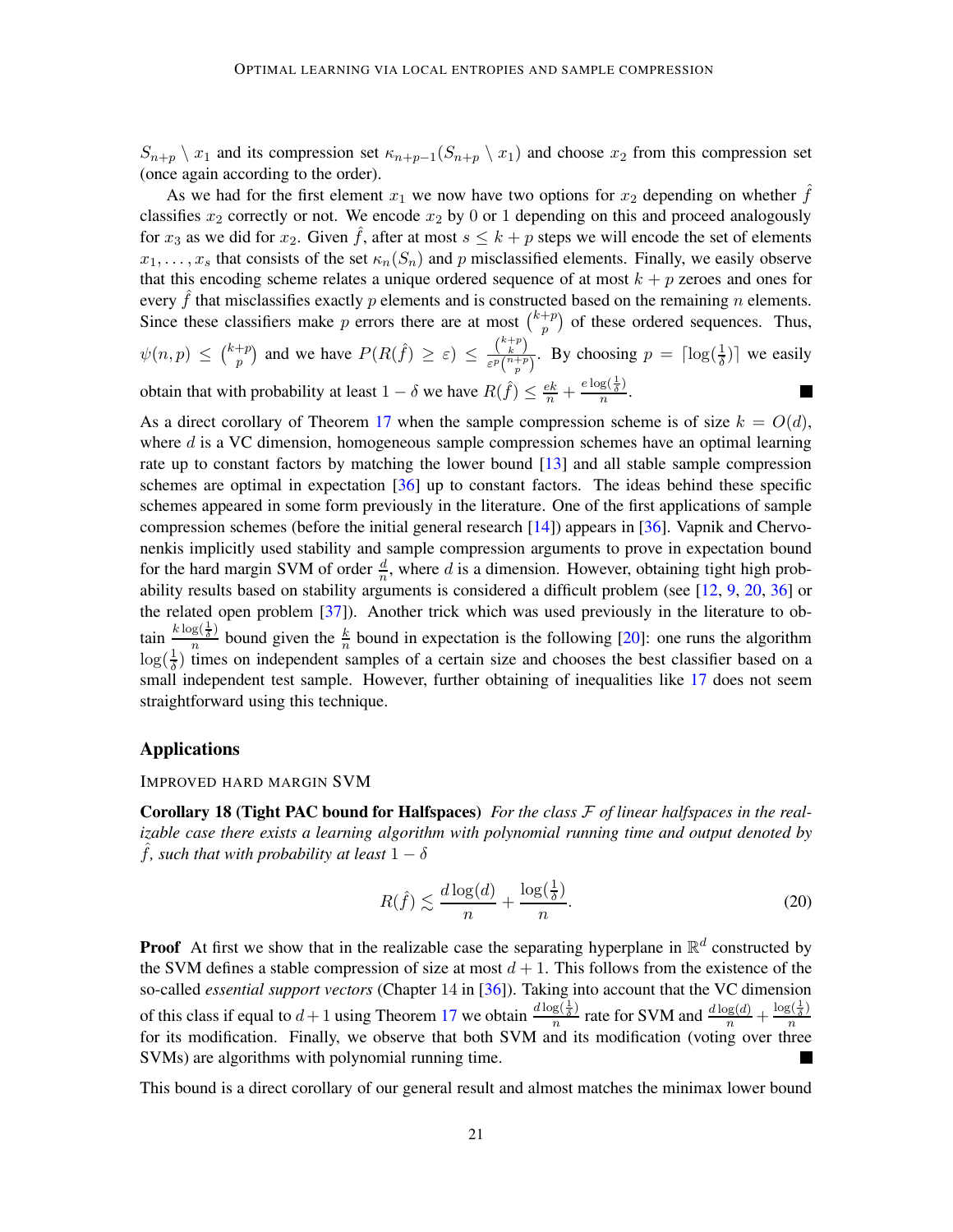$\frac{d}{n}+\frac{\log(\frac{1}{\delta})}{n}$  $\frac{n}{n}$  [\[13\]](#page-22-16). Previously the polynomial time algorithm with the tight risk bound was known only for the class of homogenious halfspaces and only for log-concave distributions of  $X$ . That risk bound was obtained via more involved arguments and both assumptions were crucial [\[5](#page-22-14)]. Moreover, [20](#page-20-0) compares favourably with the best possible rate that can be obtained via the uniform convergence principle for the problem of learning halfspaces, namely,  $\frac{d \log(\frac{n}{d})}{n} + \frac{\log(\frac{1}{\delta})}{n}$  $\frac{\partial \zeta_{\delta}}{\partial n}$  (see [\[40](#page-24-1)] for related discussions).

## NEW ONLINE TO BATCH CONVERSION

Assume that in the realizable online framework we are given a conservative online learning algorithm making at most k mistakes on any sample (see  $[14]$  $[14]$  or  $[25]$  for more details on the framework). By conservative we mean that the algorithm does not change its state after a correct classification of the next point.

Our goal will be to convert an online learning algorithm to a learning algorithm in the standard i.i.d. setting. Assume that the set X is ordered. Consider the following classifier with an output f based on the i.i.d sample  $S = (X_i, Y_i)_{i=1}^n$ . Given a sample S we define S<sup>\*</sup> to be a set consisting of pairs  $(X_i, Y_i)$  sorted according to the order of X and  $S^*_{\preceq x}$  as the subset of  $S^*$  with pairs  $(X_i, Y_i)$ such that all  $X_i$  precede the fixed element x. Now define for any  $x \in \mathcal{X}$ 

- If there exists  $j \in \{1, \ldots, n\}$  such that  $x = X_j$ , then define  $\hat{f}(x) = Y_j$ .
- Otherwise, define  $\hat{f}(x)$  as a label of x that we obtain by applying the last classifier that we get after running our conservative algorithm on the set  $S^*_{\leq x}$ .

It is straightforward to see that  $\hat{f}$  is an output of sample compression scheme of size k [\[14\]](#page-22-7). Moreover, due to the fact that the algorithm is conservative, it appears that the corresponding sample compression scheme is stable and thus we have a rate  $R(\hat{f}) \leq \frac{k \log(\frac{1}{\delta})}{n}$  $\frac{g(\overline{\delta})}{n}$ . This already improves over the known bounds for the *longest surviving strategy* with the rate  $\frac{k \log(\frac{k}{\delta})}{n}$  $rac{8(3)}{n}$  [\[25\]](#page-23-16).

However, when we are able to guarantee that the output space of our online algorithm has VC dimension  $d \leq k$  we may apply the modification [17.](#page-17-1) As before we construct three samples  $S_1^3, S_2^3, S$  and corresponding ordered sets  $S_3^*$   $\leq x$ ,  $S_3^*$   $\leq x$ . Now the modified  $\hat{g}(x)$  is defined as the majority vote over three values that we obtain by applying the last classifier that we get after running our conservative algorithm on sets  $S^*_{\frac{1}{3},\leq x}, S^*_{\leq x}, S^*_{\leq x}$ . This modification gives the rate  $R(\hat{g}) \leq \frac{k \log(k)}{n} + \frac{\log(\frac{1}{\delta})}{n}$  $\frac{s(\frac{1}{\delta})}{n}$  that almost coincides with the best known guaranties  $\frac{k}{n} + \frac{\log(\frac{1}{\delta})}{n}$  $\frac{5\sqrt{3}}{n}$  from [\[25\]](#page-23-16). Interestingly, that the last bound is achieved using a different strategy and martingale-based proof techniques.

## Acknowledgments

We would like to thank Steve Hanneke for several helpful discussions and for pointing the gap in the preliminary version of this work and anonymous reviewers of the conference version for their useful suggestions.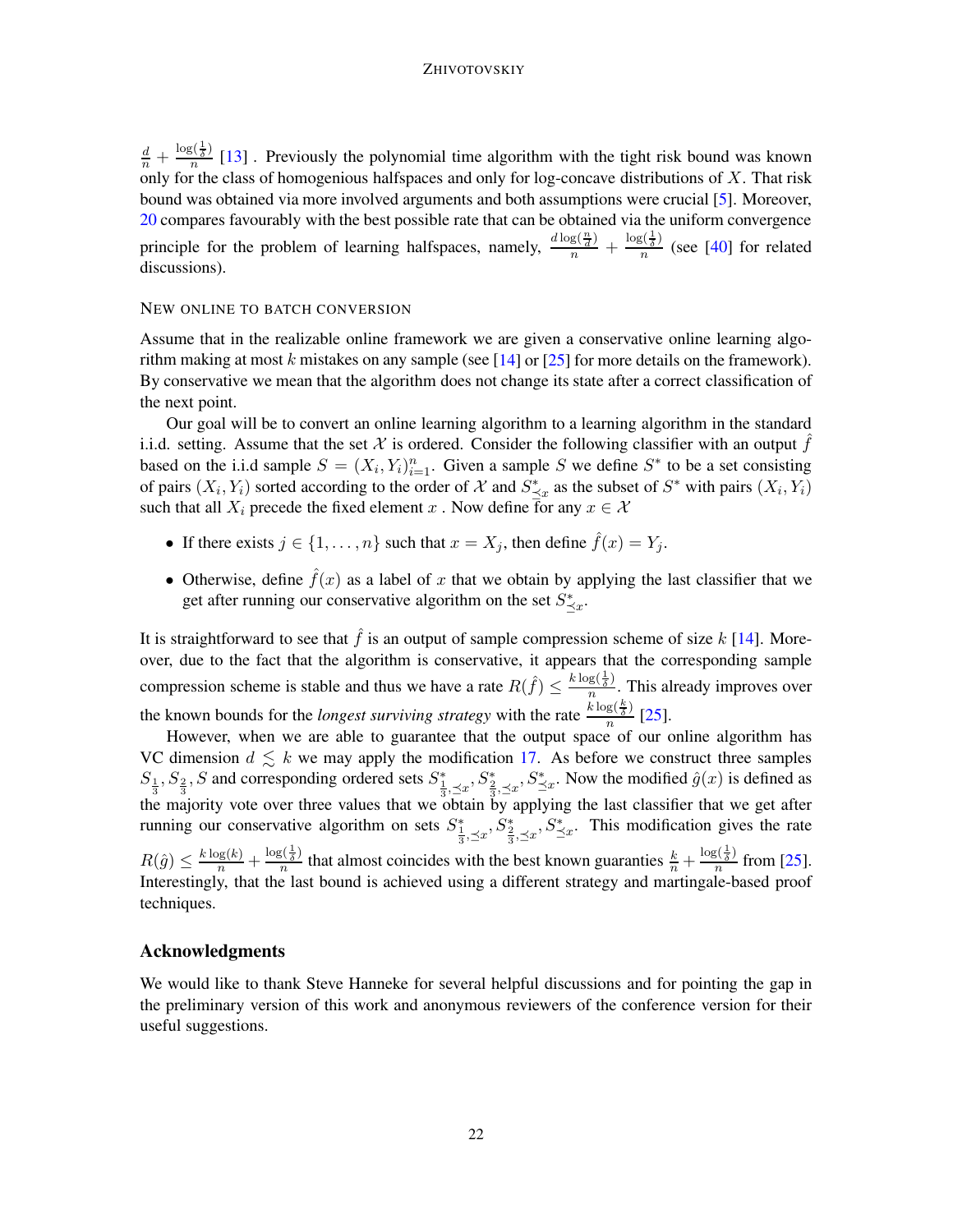## References

- <span id="page-22-13"></span>[1] *R. Adamczak.* A tail inequality for suprema of unbounded empirical processes with applications to Markov chains. Electron. J. Probab., 1000–1034, 2008.
- <span id="page-22-11"></span>[2] *T. M. Adams, A. B. Nobel*. Uniform approximation and bracketing properties of VC classes. Bernoulli, 18:1310–1319, 2012.
- <span id="page-22-0"></span>[3] *M. Anthony, P. L. Bartlett*. Neural Network Learning: Theoretical Foundations. Cambridge University Press, 1999.
- <span id="page-22-15"></span>[4] *P. Auer, R. Ortner*. A new PAC bound for intersection-closed concept classes. Machine Learning, 66(2-3): 151–163, 2007.
- <span id="page-22-14"></span>[5] *M.F. Balcan, P. M. Long*. Active and passive learning of linear separators under log-concave distributions. In Proceedings of the 26th Conference on Learning Theory, 2013.
- <span id="page-22-2"></span>[6] *P. L. Bartlett, O. Bousquet, S. Mendelson*. Local Rademacher Complexities. The Annals of Statistics, 33(4):1497–1537, 08, 2005.
- <span id="page-22-3"></span>[7] *P. L. Bartlett, S. Mendelson*. Empirical minimization. Probability Theory and Related Fields, 135(3):311–334, 2006.
- <span id="page-22-12"></span>[8] *S. Boucheron, O. Bousquet, G. Lugosi*. Theory of classification: a survey of recent advances. ESAIM: Probability and Statistics, 9:323–375, 2005.
- <span id="page-22-8"></span>[9] *O. Bousquet, A. Elisseeff*. Stability and generalization. Journal of Machine Learning Research, 2002.
- <span id="page-22-9"></span>[10] *S. Boucheron, G. Lugosi, P. Massart*. Concentration inequalities: A nonasymptotic theory of independence. Cambridge, 2013.
- <span id="page-22-6"></span>[11] *N. H. Bshouty, Y. Li, P. M. Long*. Using the doubling dimension to analyze the generalization of learning algorithms. Journal of Computer and System Sciences, 2009.
- <span id="page-22-1"></span>[12] *L. Devroye, L. Györfi, G. Lugosi.* A Probabilistic Theory of Pattern Recognition, volume 31 of Applications of Mathematics. Springer–Verlag, New York, 1996.
- <span id="page-22-16"></span>[13] *A. Ehrenfeucht, D. Haussler, M. Kearns, L. Valiant*. A general lower bound on the number of examples needed for learning. *Information and Computation*, 82(3):247–261, 1989.
- <span id="page-22-7"></span>[14] *S. Floyd and M. Warmuth*. Sample Compression, learnability, and the Vapnik Chervonenkis Dimension, Machine Learning, 21, 269–304 (1995).
- <span id="page-22-10"></span>[15] *E. Gassiat, R. van Handel.* The local geometry of finite mixtures, Trans. Amer. Math. Soc. 366, 1047–1072, 2014.
- <span id="page-22-4"></span>[16] *E. Gine, V. Koltchinskii ´* . Concentration inequalities and asymptotic results for ratio type empirical processes. The Annals of Probability, 34(3):1143–1216, 2006.
- <span id="page-22-5"></span>[17] *S. Hanneke, L. Yang*. Minimax analysis of active learning. Journal of Machine Learning Research, 16 (12): 3487–3602, 2015.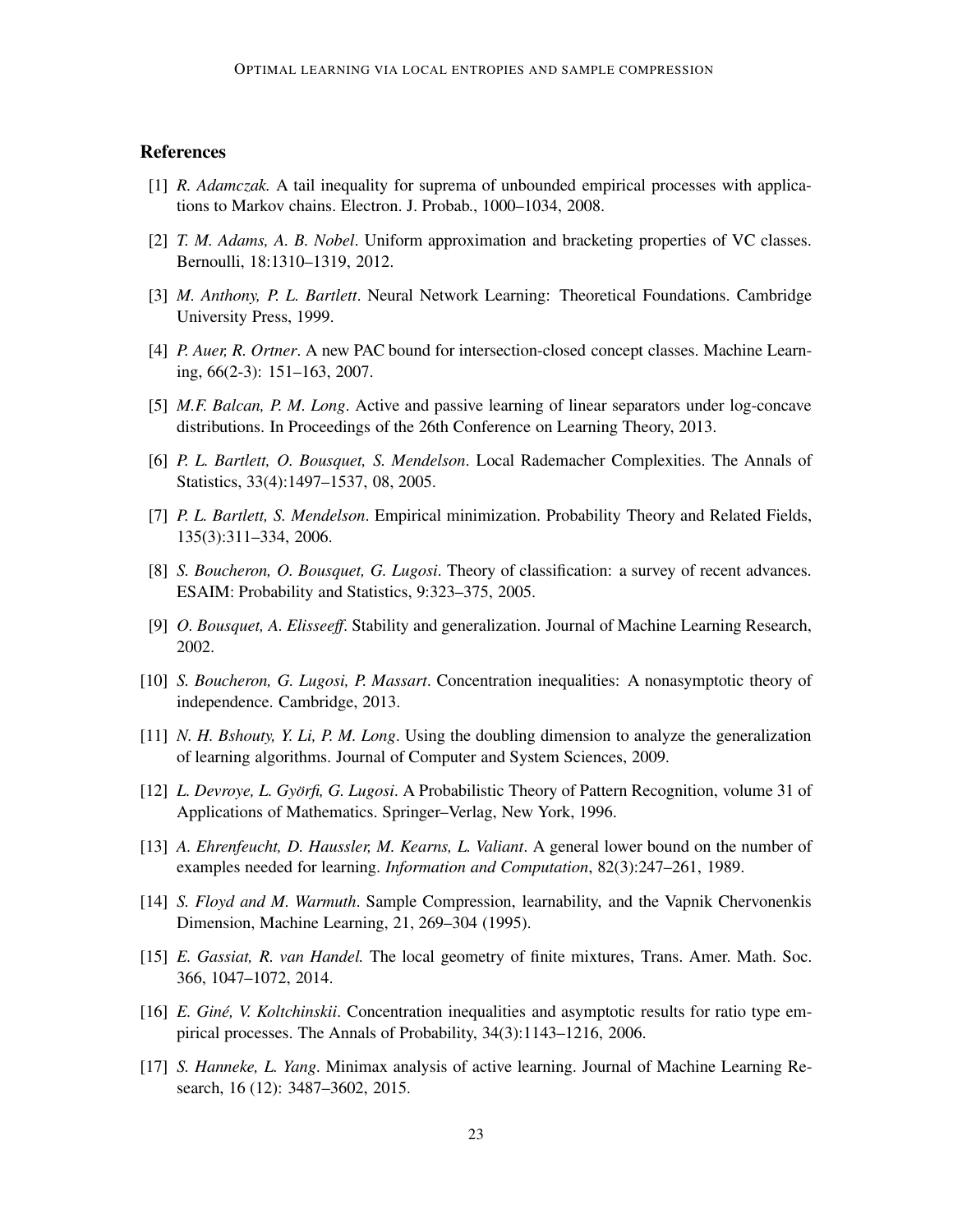- <span id="page-23-12"></span>[18] *S. Hanneke*. Refined error bounds for several learning algorithms. Journal of Machine Learning Research 17, 1–55, 2016
- <span id="page-23-13"></span>[19] *S. Hanneke*. The Optimal Sample Complexity of PAC Learning. Journal of Machine Learning Research, 17 (38): 1-15, 2016.
- <span id="page-23-14"></span>[20] *D. Haussler, N. Littlestone, M. Warmuth*. Predicting {0, 1}-functions on randomly drawn points. Information and Computation, 115:248–292, 1994.
- <span id="page-23-7"></span>[21] *G. Lecué*. Interplay between concentration, complexity and geometry in learning theory with applications to high dimensional data analysis. Habilitation thesis, Université Paris-Est, 2011.
- [22] *G. Lecué, S. Mendelson*. Learning subgaussian classes: Upper and minimax bounds. Topics in Learning Theory, (S. Boucheron and N. Vayatis Eds.), 2016.
- <span id="page-23-10"></span>[23] *G. Lecue, C. Mitchell ´* . Oracle inequalities for cross-validation type procedures. Electronic Journal of Statistics, 6, 1803–1837, 2012.
- <span id="page-23-5"></span>[24] *T. Liang, A. Rakhlin, K. Sridharan*. Learning with square loss: Localization through offset Rademacher complexity. Proceedings of The 28th Conference on Learning Theory, 2015.
- <span id="page-23-16"></span>[25] *N. Littlestone*. From On-line to batch learning. In COLT, 1989.
- <span id="page-23-11"></span>[26] *P. M. Long.* On the sample complexity of PAC learning halfspaces against the uniform distribution. IEEE Transactions on Neural Networks, 6(6):1556–1559, 1995.
- <span id="page-23-3"></span>[27] *P. Massart, E. Nédélec.* Risk bounds for statistical learning. Annals of Statistics, 2006.
- <span id="page-23-8"></span>[28] *S. Mendelson*. Obtaining fast error rates in nonconvex situations. Journal of Complexity. Volume 24, Issue 3, 380–397, 2008.
- <span id="page-23-6"></span>[29] *S. Mendelson.* 'Local' vs. 'global' parameters – breaking the Gaussian complexity barrier, Annals of Statisitcs, 2017.
- [30] *S. Mendelson*. Learning without concentration. Journal of the ACM, Volume 62, Issue 3, 2015.
- <span id="page-23-4"></span>[31] *A. Rakhlin, K. Sridharan, A. B. Tsybakov*. Empirical entropy, minimax regret and minimax risk. Bernoulli, 2017.
- <span id="page-23-15"></span>[32] *H. Simon*. An almost optimal PAC-algorithm. Proceedings of The 28th Conference on Learning Theory, pp. 1552–1563, 2015.
- <span id="page-23-2"></span>[33] *A. B. Tsybakov*. Optimal aggregation of classifiers in statistical learning. The Annals of Statistics. Vol. 32, No. 1, 135–166, 2004
- <span id="page-23-9"></span>[34] *A. W. van der Vaart, J. A. Wellner*. Weak Convergence and Empirical Processes. Springer, 1996.
- <span id="page-23-0"></span>[35] *V. Vapnik, A. Chervonenkis*. On the uniform convergence of relative frequencies of events to their probabilities. Proc. USSR Acad. Sci. 181(4), 781–783, 1968.
- <span id="page-23-1"></span>[36] *V. Vapnik, A. Chervonenkis*. Theory of Pattern Recognition. Nauka, Moscow, 1974.